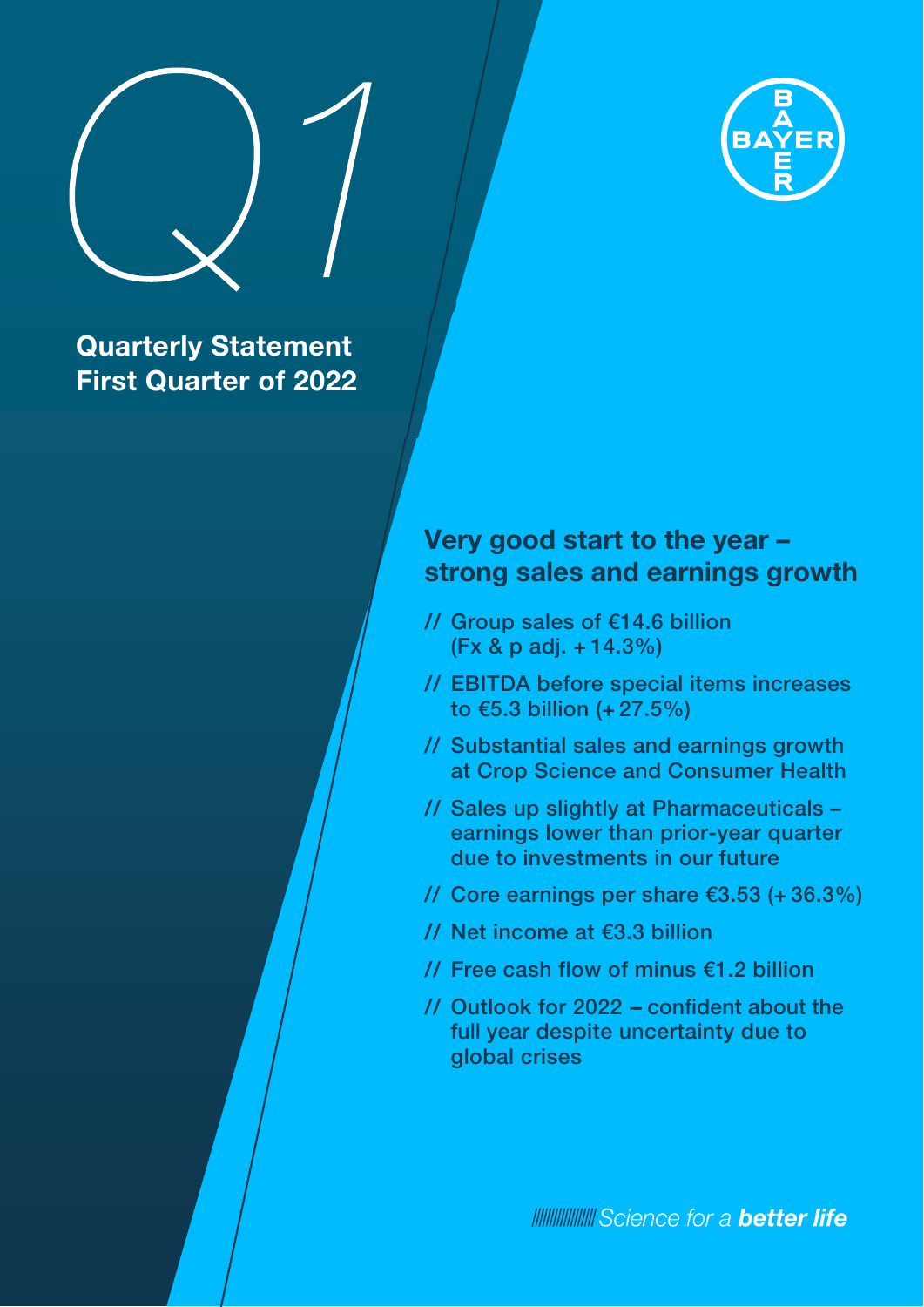### Bayer Group Key Data

|                                                                                                               |          |          |         | Change %              |
|---------------------------------------------------------------------------------------------------------------|----------|----------|---------|-----------------------|
| $\epsilon$ million                                                                                            | Q1 2021  | Q1 2022  |         | Reported Fx. & p adj. |
| Sales                                                                                                         | 12,328   | 14,639   | $+18.7$ | + 14.3                |
| Change in sales <sup>1</sup>                                                                                  |          |          |         |                       |
| Volume                                                                                                        | $+3.1%$  | $+5.6%$  |         |                       |
| Price                                                                                                         | $-0.3%$  | $+8.7%$  |         |                       |
| Currency                                                                                                      | $-7.3%$  | $+4.2%$  |         |                       |
| Portfolio                                                                                                     | $+0.5%$  | $+0.2%$  |         |                       |
| Sales by region                                                                                               |          |          |         |                       |
| Europe/Middle East/Africa                                                                                     | 4,073    | 4,514    | $+10.8$ | $+13.3$               |
| North America                                                                                                 | 4,898    | 5,962    | $+21.7$ | $+13.0$               |
| Asia/Pacific                                                                                                  | 2,179    | 2,411    | $+10.6$ | $+6.1$                |
| Latin America                                                                                                 | 1,178    | 1,752    | $+48.7$ | $+37.7$               |
| EBITDA <sup>1</sup>                                                                                           | 4,169    | 5,292    | + 26.9  |                       |
| Special items <sup>1</sup>                                                                                    | 51       | 41       |         |                       |
| EBITDA before special items <sup>1</sup>                                                                      | 4,118    | 5,251    | $+27.5$ |                       |
| EBITDA margin before special items <sup>1</sup>                                                               | 33.4%    | 35.9%    |         |                       |
| EBIT <sup>1</sup>                                                                                             | 3,083    | 4,212    | $+36.6$ |                       |
| Special items <sup>1</sup>                                                                                    | 15       | 40       |         |                       |
| EBIT before special items <sup>1</sup>                                                                        | 3,068    | 4,172    | $+36.0$ |                       |
| <b>Financial result</b>                                                                                       | (348)    | (490)    | $+40.8$ |                       |
| Net income (from continuing and discontinued operations)                                                      | 2,089    | 3,291    | $+57.5$ |                       |
| Earnings per share <sup>1</sup> from continuing and discontinued operations $(\epsilon)$                      | 2.13     | 3.35     | $+57.3$ |                       |
| Core earnings per share <sup>1</sup> from continuing operations $(\epsilon)$                                  | 2.59     | 3.53     | $+36.3$ |                       |
| Net cash provided by operating activities<br>(from continuing and discontinued operations)                    | (2,765)  | (726)    | $-73.7$ |                       |
| Free cash flow <sup>1</sup>                                                                                   | (3, 226) | (1, 187) | $-63.2$ |                       |
| Net financial debt (at end of period)                                                                         | 33,937   | 34,527   | $+1.7$  |                       |
| Cash outflows for capital expenditures and intangible assets<br>(from continuing and discontinued operations) | 329      | 349      | $+6.1$  |                       |
| Research and development expenses                                                                             | 1,198    | 1,454    | $+21.4$ |                       |
| Depreciation, amortization and impairment losses/loss reversals                                               | 1,086    | 1,080    | $-0.6$  |                       |
| Number of employees (at end of period) <sup>2</sup>                                                           | 99,329   | 100,753  | $+1.4$  |                       |
| Personnel expenses (including pension expenses)                                                               | 2,820    | 3,171    | $+12.4$ |                       |

Fx & p adj. = currency- and portfolio-adjusted

1 For definition see Annual Report 2021, A 2.3 "Alternative Performance Measures Used by the Bayer Group."

2 Employees calculated as full-time equivalents (FTEs)

### Key Events

### Innovations and product approvals

We made encouraging progress with our innovative products in the first quarter. This included product approvals in the EU and Japan of our treatment Kerendia™ (finerenone) for adult patients with chronic kidney disease associated with type 2 diabetes, and the application for an extension to the regulatory approval in the EU. Moreover, based on the positive data of the Phase III ARASENS trial, we submitted applications in the United States, the EU, Japan and China for our cancer drug Nubeqa™ for approval of an additional indication in patients with metastatic hormone-sensitive prostate cancer (mHSPC). We also presented positive results from the first Phase 2b trial on the safety of asundexian in patients with atrial fibrillation.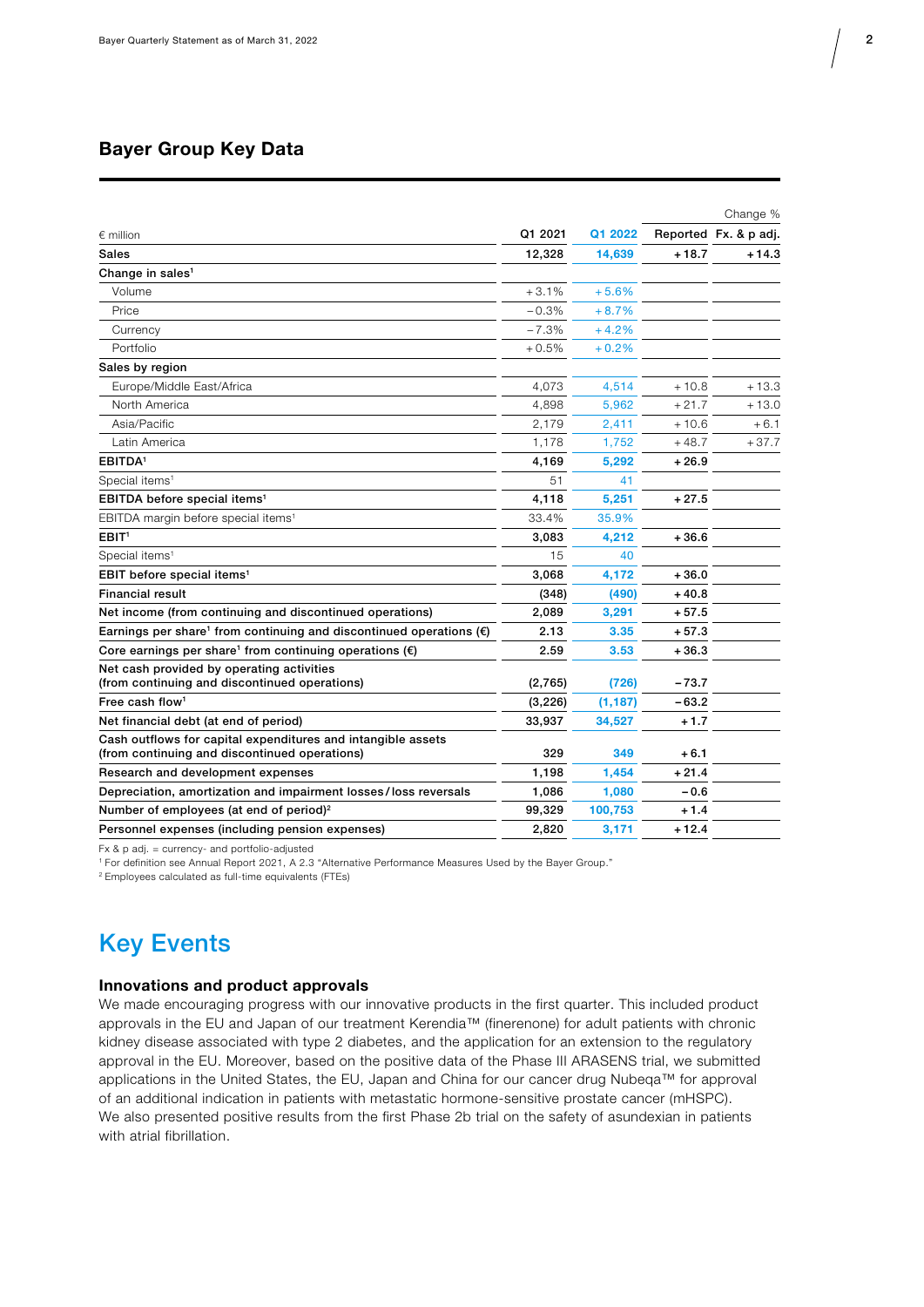

### Portfolio changes

In March, we announced the sale of our Environmental Science Professional business to Cinven for US\$2.6 billion, with the transaction expected to close in the second half of this year. The assets were recognized as assets held for sale and the liabilities as liabilities directly related to assets held for sale. Environmental Science Professional offers solutions to control pests, diseases and weeds in nonagricultural areas. The transaction ensures greater focus on our Crop Science Division's core agricultural business.

To enable our Pharmaceuticals Division to focus on our core activities, we sold our lormetazepam products for the treatment of sleeping disorders to Neopharmed Gentili. The products are sold under the brand names Minias™ and Noctamid™ in Italy and Evamyl™ in Japan. The transaction was completed in April.

#### Russia's invasion of Ukraine

Since Russia's invasion of Ukraine, we have continued to prioritize the safety of our approximately 700 colleagues in Ukraine and provide them and their families with financial aid, shelter, and evacuation assistance. In business terms, Russia and Ukraine do not rank among our top ten key countries. In total, both countries account for around 3 percent of our sales. Group sales and earnings were not negatively impacted by this situation in the first quarter.

### Earnings Performance of the Bayer Group1

#### First quarter of 2022

#### Group sales

Group sales in the first quarter of 2022 increased by 14.3% (Fx & portfolio adj.) to €14,639 million (Q1 2021: €12,328 million; reported: +18.7%). There was a positive currency effect of €529 million (Q1 2021: minus €938 million). Sales in Germany amounted to €735 million (Q1 2021: €661 million).

Sales at Crop Science increased significantly due to substantial price and volume growth. Our Pharmaceuticals business grew slightly in the first quarter; good ophthalmology and radiology growth offset price-related declines in sales due to tender procedures in China, particularly for Xarelto™. At Consumer Health, sales advanced substantially against a weaker prior-year quarter driven by the pandemic, with gains achieved in all regions and categories.

<sup>1</sup> For definition of alternative performance measures see Annual Report 2021, A 2.3 "Alternative Performance Measures Used by the Bayer Group."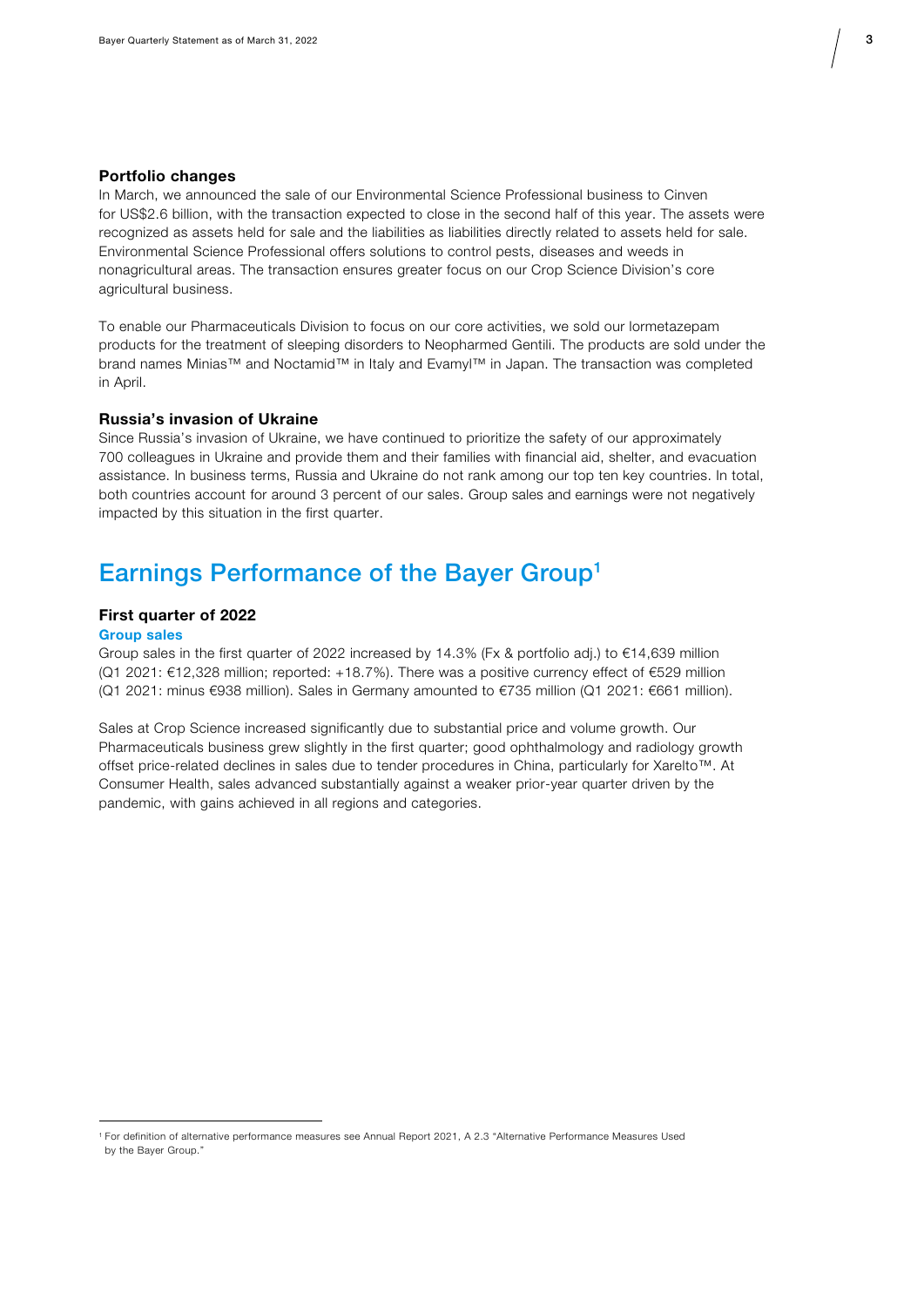

#### EBITDA before special items

Group EBITDA before special items increased by 27.5% to €5,251 million. This figure included a positive currency effect of €67 million (Q1 2021: minus €337 million). At Crop Science, EBITDA before special items rose significantly, mainly due to price increases. At Pharmaceuticals, EBITDA before special items was primarily held back by an increase in marketing costs for product launches. EBITDA before special items at Consumer Health was up significantly, mainly driven by our excellent sales performance and continuous cost management efforts. The EBITDA margin before special items was 35.9%; currency effects had a dilutive effect of 0.9 percentage points.

#### EBIT and special items

EBIT of the Bayer Group came in at €4,212 million (Q1 2021: €3,083 million). This figure included net special gains of €40 million (Q1 2021: €15 million). These primarily related to provisions in connection with the Roundup™ litigation as part of the glyphosate litigations. EBIT before special items increased by 36.0% to €4,172 million (Q1 2021: €3,068 million).

The following special items were taken into account in calculating EBIT and EBITDA:

|                                               |             |             |               | A 1           |
|-----------------------------------------------|-------------|-------------|---------------|---------------|
| Special Items by Category <sup>1</sup>        |             |             |               |               |
|                                               | <b>EBIT</b> | <b>EBIT</b> | <b>EBITDA</b> | <b>EBITDA</b> |
| $\epsilon$ million                            | Q1 2021     | Q1 2022     | Q1 2021       | Q1 2022       |
| Total special items                           | 15          | 40          | 51            | 41            |
| Restructuring                                 | (89)        | (77)        | (82)          | (77)          |
| of which in the Reconciliation                | (66)        | (30)        | (66)          | (30)          |
| Acquisition/integration                       | 3           |             | 3             |               |
| <b>Divestments</b>                            | (10)        | (15)        | (10)          | (15)          |
| Litigations/legal risks                       | 141         | 87          | 141           | 87            |
| of which in the Reconciliation                | 14          | (5)         | 14            | (5)           |
| Impairment losses/loss reversals <sup>2</sup> | (30)        | 1           | (1)           |               |
| Other                                         |             | 46          |               | 46            |
|                                               |             |             |               |               |

1 For definition see Annual Report 2021, A 2.3 "Alternative Performance Measures Used by the Bayer Group."

2 Where not already included in the other special items categories

#### Net income

After a financial result of minus €490 million (Q1 2021: minus €348 million), income before income taxes amounted to €3,722 million (Q1 2021: €2,735 million). The financial result mainly comprised an expense of €67 million from investments in affiliated companies (Q1 2021: income of €8 million), net interest expense of €276 million (Q1 2021: €268 million) and interest expense of €74 million (Q1 2021: €19 million) for pension and other provisions. The financial result included net special charges of €71 million (Q1 2021: net special gains of €37 million). After income tax expense of €428 million (Q1 2021: €645 million) and accounting for noncontrolling interest, net income amounted to €3,291 million (Q1 2021: €2,089 million).

#### Core earnings per share

Core earnings per share advanced by 36.3% to  $63.53$  (Q1 2021:  $62.59$ ), mainly due to very good business development at the Crop Science Division. Earnings per share (total) amounted to €3.35 (Q1 2021: €2.13).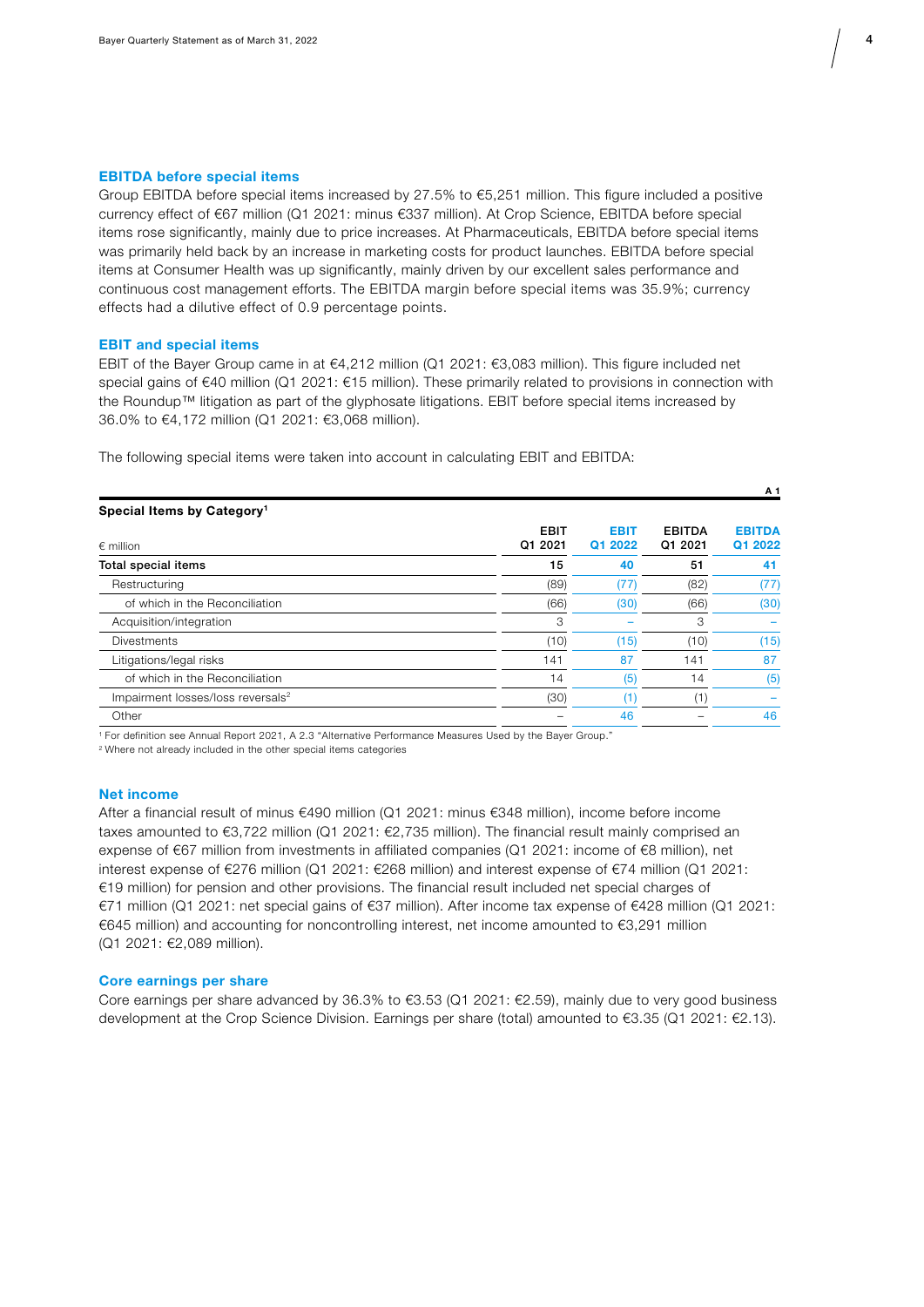A 2

| Core Earnings per Share <sup>1</sup>                                                                                         |         |                |
|------------------------------------------------------------------------------------------------------------------------------|---------|----------------|
| $\epsilon$ million                                                                                                           | Q1 2021 | Q1 2022        |
| EBIT <sup>1</sup> (as per income statements)                                                                                 | 3.083   | 4,212          |
| Amortization and impairment losses/loss reversals on goodwill and other intangible assets                                    | 672     | 699            |
| Impairment losses/loss reversals on property, plant and equipment, and accelerated depreciation<br>included in special items | 43      | $\overline{7}$ |
| Special items (other than accelerated depreciation, amortization and<br>impairment losses/loss reversals)                    | (51)    | (41)           |
| Core EBIT <sup>1</sup>                                                                                                       | 3.747   | 4,877          |
| Financial result (as per income statements)                                                                                  | (348)   | (490)          |
| Special items in the financial result <sup>2</sup>                                                                           | (37)    | 71             |
| Income taxes (as per income statements)                                                                                      | (645)   | (428)          |
| Special items in income taxes                                                                                                |         |                |
| Tax effects related to amortization, impairment losses/loss reversals and special items                                      | (171)   | (558)          |
| Income after income taxes attributable to noncontrolling interest<br>(as per income statements)                              | (1)     | (3)            |
| Above-mentioned adjustments attributable to noncontrolling interest                                                          |         |                |
| Core net income from continuing operations                                                                                   | 2,545   | 3,469          |
| Shares (million)                                                                                                             |         |                |
| Weighted average number of shares                                                                                            | 982.42  | 982.42         |
| €                                                                                                                            |         |                |
| Core earnings per share from continuing operations <sup>1</sup>                                                              | 2.59    | 3.53           |
| 1 Fee definition and Annual Bonart 0001, A.O.O." Alternative Berformance Meagurea Lload by the Boyer Crown "                 |         |                |

1 For definition see Annual Report 2021, A 2.3 "Alternative Performance Measures Used by the Bayer Group."

<sup>2</sup> Primarily comprising changes in the fair value of our interests in Century Therapeutics and Pyxis Oncology, respectively. The prior-year figure mainly comprises changes in the fair value of our interests in Elanco and Covestro.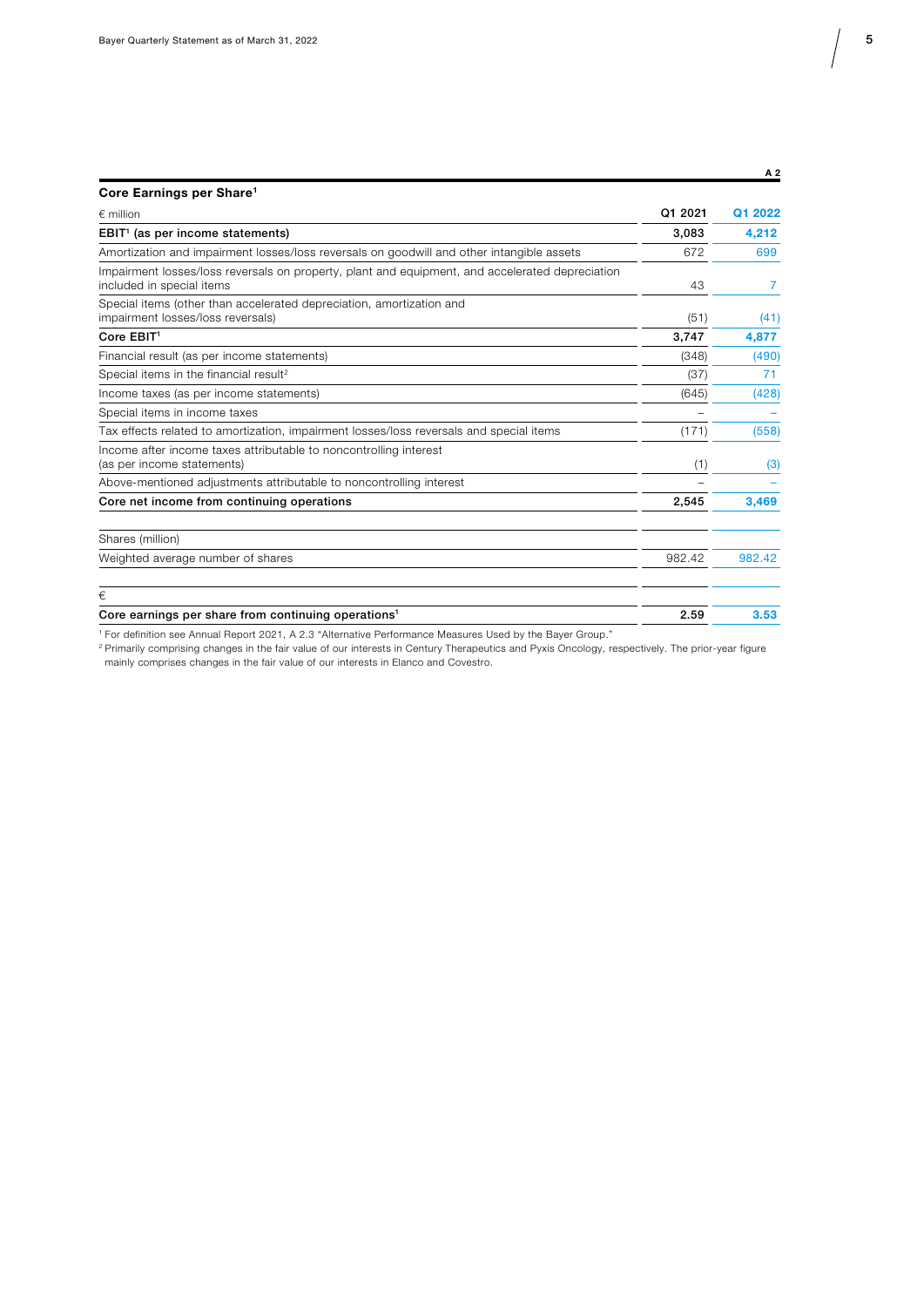### Business Development by Division

## Crop Science A 3

| Key Data - Crop Science |  |  |  |  |
|-------------------------|--|--|--|--|
|-------------------------|--|--|--|--|

|                                                     |          |          | Change (%) <sup>1</sup> |             |
|-----------------------------------------------------|----------|----------|-------------------------|-------------|
| $\epsilon$ million                                  | Q1 2021  | Q1 2022  | Reported                | Fx & p adj. |
| <b>Sales</b>                                        | 6,646    | 8,447    | $+27.1$                 | $+21.6$     |
| Change in sales <sup>1</sup>                        |          |          |                         |             |
| Volume                                              | $+4.7%$  | $+5.7%$  |                         |             |
| Price                                               | $+1.7%$  | $+15.9%$ |                         |             |
| Currency                                            | $-9.2%$  | $+5.5%$  |                         |             |
| Portfolio                                           | 0.0%     | 0.0%     |                         |             |
| Sales by region                                     |          |          |                         |             |
| Europe/Middle East/Africa                           | 1,881    | 2,133    | $+13.4$                 | $+17.0$     |
| North America                                       | 3,431    | 4,361    | $+27.1$                 | $+18.2$     |
| Asia/Pacific                                        | 515      | 624      | $+21.2$                 | $+18.0$     |
| Latin America                                       | 819      | 1,329    | $+62.3$                 | $+48.4$     |
| EBITDA <sup>1</sup>                                 | 2,427    | 3,715    | $+53.1$                 |             |
| Special items <sup>1</sup>                          | (21)     | 46       |                         |             |
| EBITDA before special items <sup>1</sup>            | 2,448    | 3,669    | $+49.9$                 |             |
| EBITDA margin before special items <sup>1</sup>     | 36.8%    | 43.4%    |                         |             |
| EBIT <sup>1</sup>                                   | 1,753    | 3,028    | $+72.7$                 |             |
| Special items <sup>1</sup>                          | (52)     | 45       |                         |             |
| EBIT before special items <sup>1</sup>              | 1,805    | 2,983    | $+65.3$                 |             |
| Net cash provided by (used in) operating activities | (4, 137) | (2, 387) | $-42.3$                 |             |
| Cash-flow relevant capital expenditures             | 116      | 150      | $+29.3$                 |             |
| Research and development expenses                   | 463      | 578      | $+24.8$                 |             |
|                                                     |          |          |                         |             |

Fx & p adj. = currency- and portfolio-adjusted

1 For definition see Annual Report 2021, A 2.3 "Alternative Performance Measures Used by the Bayer Group."

#### First quarter of 2022

#### Sales

Sales at Crop Science increased significantly in the first quarter of 2022, rising by 21.6% (Fx & portfolio adj.) to €8,447 million thanks to substantial price and volume growth. We achieved double-digit percentage growth in all regions.

- // Corn Seed & Traits posted sales gains, primarily due to price increases in all regions. We also benefited from volume gains in the Europe/Middle East/Africa, Latin America, and Asia/Pacific regions, while volumes declined in North America due to lower planted acres.
- // Herbicides recorded significant growth in all regions, especially in North America. Sales growth of glyphosate-based products was particularly strong due to price increases despite lower volumes. We also achieved higher volumes and prices for our other herbicide products.
- // Fungicides generated double-digit percentage sales growth in all regions, mainly driven by higher volumes, partially attributable to shifts in demand. We also benefited from higher prices in all regions.
- // Sales at Soybean Seed & Traits were level with the prior-year period. In North America, we benefited from price increases, while business was down in Latin America due to lower volumes.
- // Sales at Insecticides increased due to higher volumes and prices. In Latin America sales advanced through our Curbix™ product, while sales declined in North America due to shifts in demand.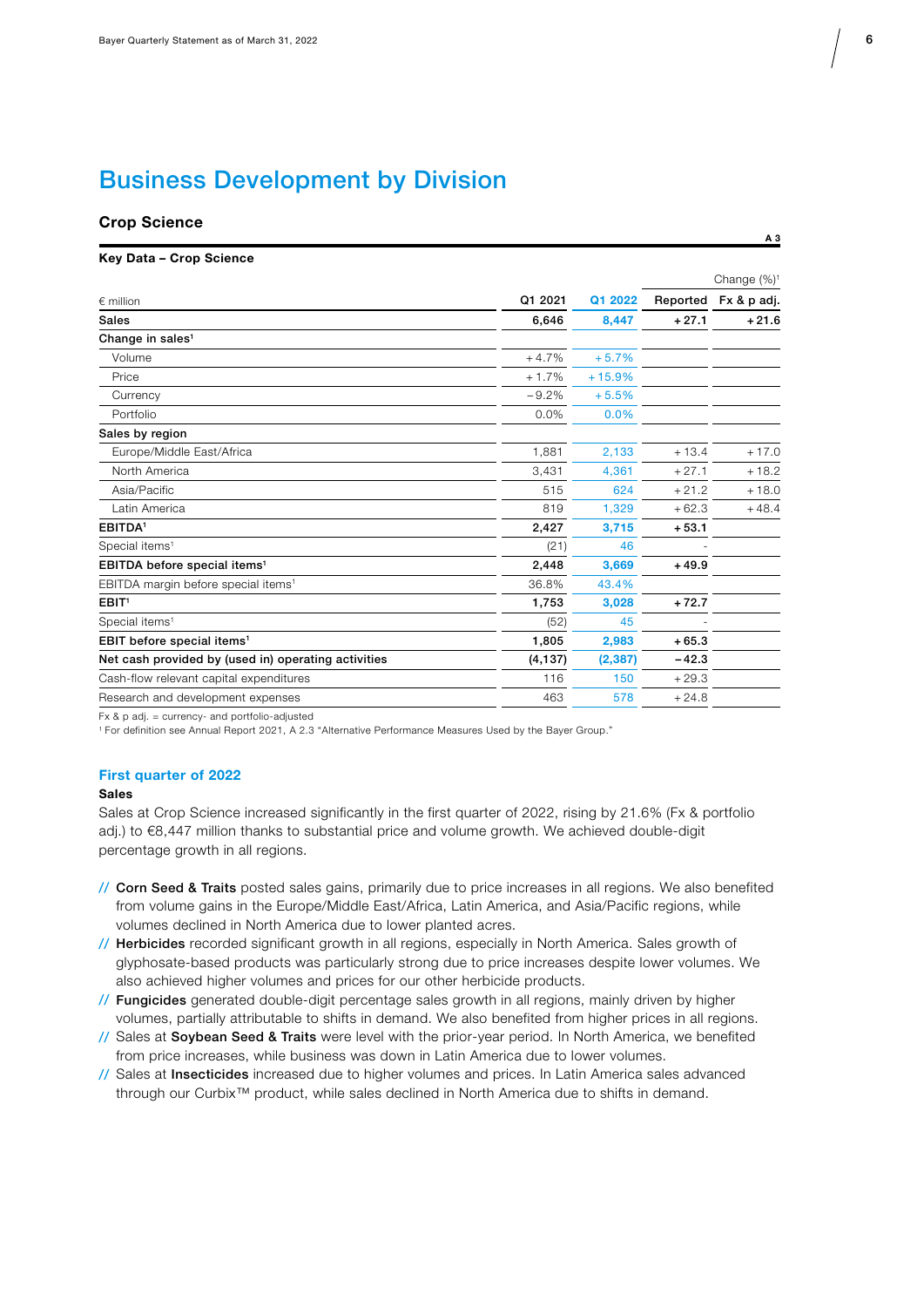- // Environmental Science recorded significant business growth, particularly in North America due to higher volumes and prices for glyphosate-based products.
- // Sales at Vegetable Seeds remained at the prior-year level. Shifts in demand from the previous quarter had a positive effect in North America, while business declined in Europe/Middle East/Africa.
- // The reporting unit Other recorded growth, largely due to higher prices and higher volumes in our cotton seed business.

#### Sales by Strategic Business Entity

|                              |         |         | Change $(\%)^1$ |             |
|------------------------------|---------|---------|-----------------|-------------|
| $\epsilon$ million           | Q1 2021 | Q1 2022 | Reported        | Fx & p adj. |
| <b>Crop Science</b>          | 6,646   | 8,447   | $+27.1$         | $+21.6$     |
| Corn Seed & Traits           | 2,394   | 2,755   | $+15.1$         | $+9.9$      |
| Herbicides                   | 1,488   | 2,484   | $+66.9$         | $+59.8$     |
| Fungicides                   | 880     | 1.063   | $+20.8$         | $+18.6$     |
| Soybean Seed & Traits        | 529     | 574     | $+8.5$          | $+0.8$      |
| Insecticides                 | 360     | 413     | $+14.7$         | $+11.6$     |
| <b>Environmental Science</b> | 285     | 377     | $+32.3$         | $+24.3$     |
| Vegetable Seeds              | 157     | 162     | $+3.2$          | $+0.8$      |
| Other                        | 553     | 619     | $+11.9$         | $+5.1$      |

Fx & p adj. = currency- and portfolio-adjusted

1 For definition see Annual Report 2021, A 2.3 "Alternative Performance Measures Used by the Bayer Group."

#### **Earnings**

EBITDA before special items at Crop Science increased to €3,669 million in the first quarter of 2022 (Q1 2021: €2,448 million), driven mainly by higher prices. We also benefited from higher volumes, as well as contributions from ongoing efficiency programs. By contrast, earnings were diminished by an increase in costs, particularly in the cost of goods sold, which was mainly due to high inflation. We recorded a positive currency effect of €98 million (Q1 2021: minus €252 million). The EBITDA margin before special items increased by 6.6 percentage points to 43.4%; currency effects had a dilutive effect of 0.8 percentage points.

EBIT amounted to €3,028 million (Q1 2021: €1,753 million), including special gains of €45 million (Q1 2021: special charges of €52 million). These primarily related to provisions in connection with the Roundup™ litigation as part of the glyphosate litigations.

|                                         |                        |                        |                          | A 5                      |
|-----------------------------------------|------------------------|------------------------|--------------------------|--------------------------|
| Special Items <sup>1</sup> Crop Science |                        |                        |                          |                          |
| $\epsilon$ million                      | <b>EBIT</b><br>Q1 2021 | <b>EBIT</b><br>Q1 2022 | <b>EBITDA</b><br>Q1 2021 | <b>EBITDA</b><br>Q1 2022 |
| Restructuring                           | 4                      | (23)                   | 6                        | (23)                     |
| Acquisition/integration                 | 3                      |                        | 3                        |                          |
| <b>Divestments</b>                      | (10)                   | (19)                   | (10)                     | (19)                     |
| Litigations/legal risks                 | (19)                   | 91                     | (19)                     | 91                       |
| Impairment losses/loss reversals        | (30)                   | (1)                    | $\left( 1\right)$        |                          |
| Other                                   |                        | (4)                    |                          | (4)                      |
| Total special items                     | (52)                   | 45                     | (21)                     | 46                       |

1 For definition see Annual Report 2021, A 2.3 "Alternative Performance Measures Used by the Bayer Group."

A 4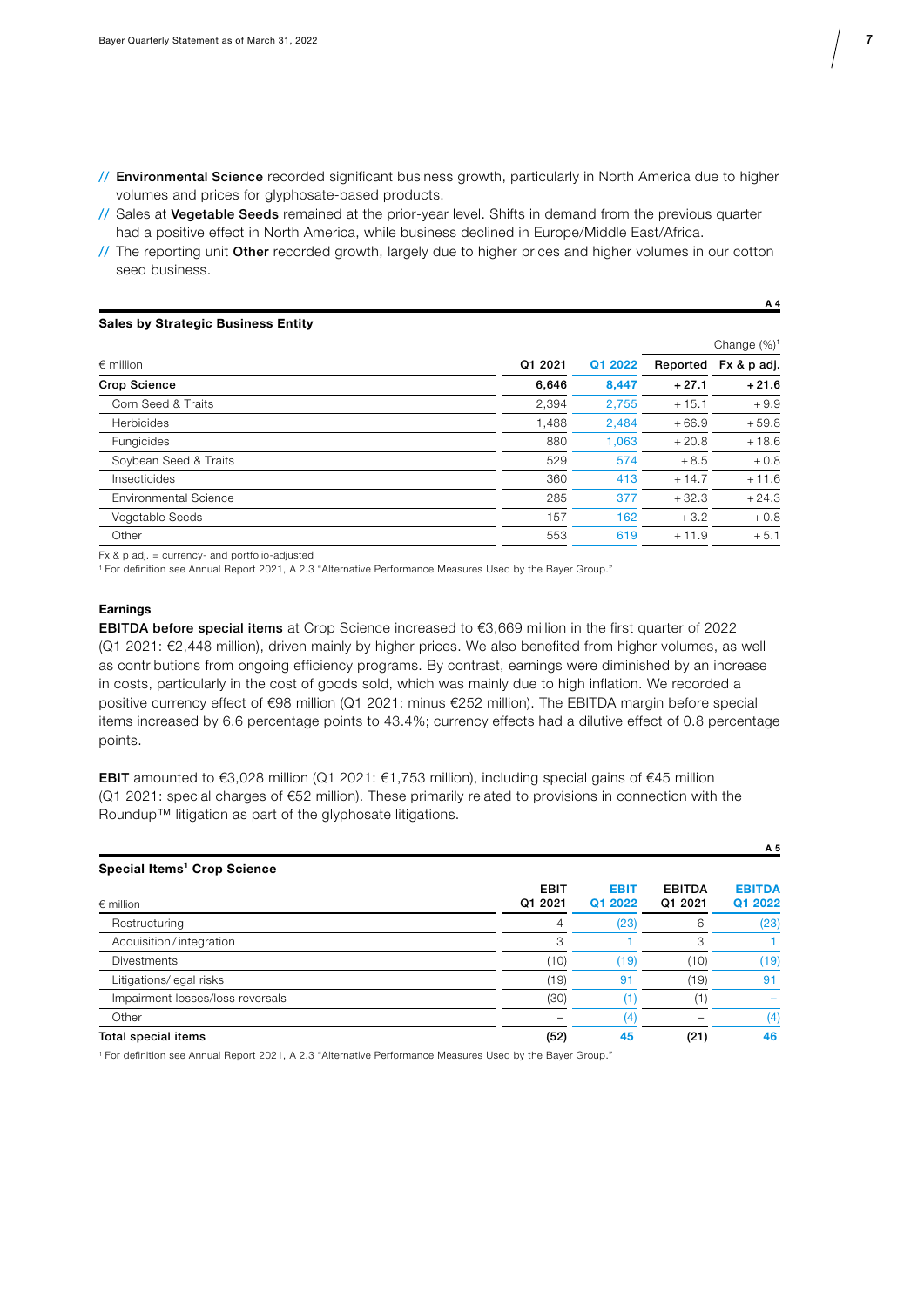### Pharmaceuticals and the control of the control of the control of the control of the control of the control of the control of the control of the control of the control of the control of the control of the control of the con

#### Key Data – Pharmaceuticals

|                                                 |         |         | Change $(\%)^1$ |                      |
|-------------------------------------------------|---------|---------|-----------------|----------------------|
| $\epsilon$ million                              | Q1 2021 | Q1 2022 |                 | Reported Fx & p adj. |
| <b>Sales</b>                                    | 4,365   | 4,624   | $+5.9$          | $+2.6$               |
| Change in sales <sup>1</sup>                    |         |         |                 |                      |
| Volume                                          | $+4.0%$ | $+3.8%$ |                 |                      |
| Price                                           | $-4.4%$ | $-1.2%$ |                 |                      |
| Currency                                        | $-4.8%$ | $+2.8%$ |                 |                      |
| Portfolio                                       | $+1.2%$ | $+0.5%$ |                 |                      |
| Sales by region                                 |         |         |                 |                      |
| Europe/Middle East/Africa                       | 1,695   | 1,835   | $+8.3$          | $+9.4$               |
| North America                                   | 996     | 1,020   | $+2.4$          | $-5.9$               |
| Asia/Pacific                                    | 1,455   | 1,535   | $+5.5$          | $+0.7$               |
| Latin America                                   | 219     | 234     | $+6.8$          | $+1.9$               |
| EBITDA <sup>1</sup>                             | 1,628   | 1,437   | $-11.7$         |                      |
| Special items <sup>1</sup>                      | 130     | 48      |                 |                      |
| EBITDA before special items <sup>1</sup>        | 1,498   | 1,389   | $-7.3$          |                      |
| EBITDA margin before special items <sup>1</sup> | 34.3%   | 30.0%   |                 |                      |
| EBIT <sup>1</sup>                               | 1,369   | 1,202   | $-12.2$         |                      |
| Special items <sup>1</sup>                      | 125     | 48      |                 |                      |
| EBIT before special items <sup>1</sup>          | 1,244   | 1,154   | $-7.2$          |                      |
| Net cash provided by operating activities       | 811     | 1,024   | $+26.3$         |                      |
| Cash flow-relevant capital expenditures         | 156     | 131     | $-16.0$         |                      |
| Research and development expenses               | 681     | 792     | $+16.3$         |                      |
|                                                 |         |         |                 |                      |

Fx & portfolio adj. = currency- and portfolio-adjusted

1 For definition see Annual Report 2021, A 2.3 "Alternative Performance Measures Used by the Bayer Group."

#### First quarter of 2022

#### Sales

Sales at Pharmaceuticals rose in the first quarter of 2022, increasing by 2.6% (Fx & portfolio adj.) to €4,624 million. We were able to offset price-related declines in sales due to tender procedures in China, especially for Xarelto™ and Nexavar™, by continuing to expand our business with our ophthalmology drug Eylea™ and through gains in the Radiology category. We also posted encouraging growth in volumes of our cancer drug Nubeqa™. In addition, the market launch of Kerendia™, our product for the treatment of patients with chronic kidney disease and type 2 diabetes, had a positive impact as of the third quarter of 2021.

- // Sales of our oral anticoagulant Xarelto™ decreased. Higher volumes in Europe did not fully offset a price-related decline in China. License revenues – recognized as sales – in the United States, where Xarelto™ is marketed by a subsidiary of Johnson & Johnson, were down against the prior-year quarter.
- // Sales of our ophthalmology drug Eylea™ advanced markedly in all regions. We also recorded a strong increase in volumes as we expanded our market share in a growing market, particularly in Europe and China, with the ongoing launch of Eylea™ prefilled syringes also providing an encouraging contribution. Moreover, our business continued to recover from the pandemic-related restrictions of the prior year.
- // The sales decline of our long-term contraceptives in the Mirena™ product family was largely due to lower volumes in the United States, partly as a result of shifts in demand.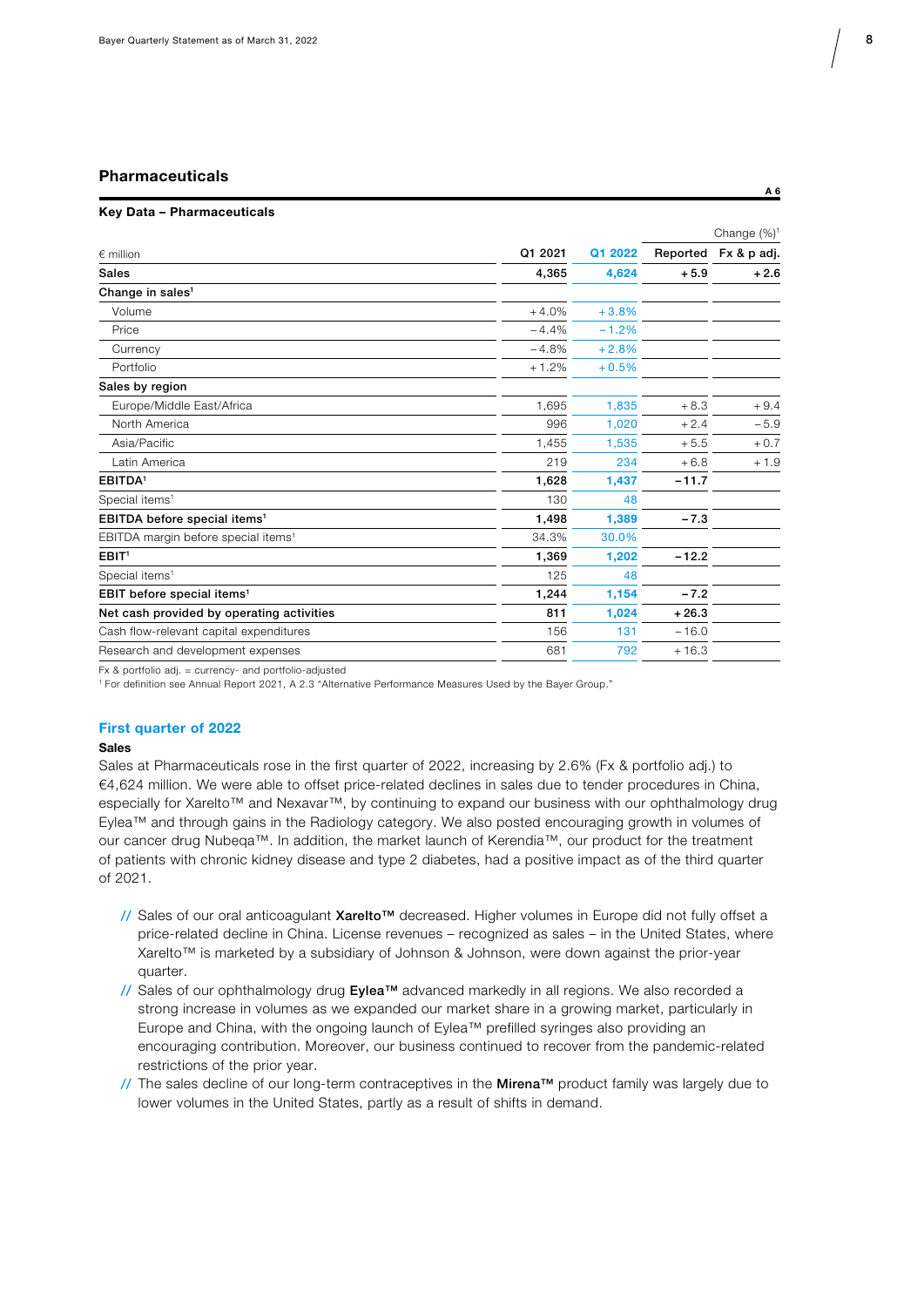- // Sales of our pulmonary hypertension treatment Adempas™ advanced against the prior-year period, partly due to growth in the United States. As in the past, sales reflected the proportionate recognition of the upfront and milestone payments resulting from the sGC collaboration with Merck & Co., United States.
- // We posted sales gains for our cancer drug  $Stivarga^{\pi}$  that were mainly attributable to higher volumes in China.
- // Our Radiology business with the CT Fluid Delivery, Gadovist™ and Ultravist™ product lines expanded significantly, against a weaker pandemic-induced prior year, thanks to a normalization in the number of radiological treatments being carried out.
- // Our cancer drug Nexavar™ experienced a decrease in volumes, particularly in China, where we faced strong competition and modified tender procedures for various classes of active ingredients.
- // We also registered significant gains for our cancer drug Nubeqa™, driven by higher volumes in the United States, Europe and Japan.

### Best-Selling Pharmaceuticals Products

|                                                |         |         | Change $(\%)^1$ |             |
|------------------------------------------------|---------|---------|-----------------|-------------|
| $\epsilon$ million                             | Q1 2021 | Q1 2022 | Reported        | Fx & p adj. |
| Xarelto™                                       | 1,138   | 1,087   | $-4.5$          | $-5.0$      |
| Eylea™                                         | 671     | 774     | $+15.4$         | $+13.9$     |
| Mirena™/Kyleena™/Jaydess™                      | 319     | 295     | $-7.5$          | $-12.7$     |
| Adalat™                                        | 175     | 239     | $+36.6$         | $+26.0$     |
| Kogenate™/Kovaltry™/Jivi™                      | 185     | 208     | $+12.4$         | $+7.2$      |
| YAZ™/Yasmin™/Yasminelle™                       | 185     | 198     | $+7.0$          | $+5.6$      |
| Aspirin <sup>™</sup> Cardio                    | 184     | 187     | $+1.6$          | $-3.4$      |
| Adempas™                                       | 128     | 153     | $+19.5$         | $+14.9$     |
| Stivarga™                                      | 121     | 144     | $+19.0$         | $+13.0$     |
| <b>CT Fluid Delivery</b>                       | 103     | 117     | $+13.6$         | $+7.9$      |
| Gadovist™ product family                       | 100     | 108     | $+8.0$          | $+8.0$      |
| Ultravist™                                     | 80      | 105     | $+31.3$         | $+26.4$     |
| Betaferon <sup>™</sup> /Betaseron <sup>™</sup> | 89      | 83      | $-6.7$          | $-9.4$      |
| Nexavar™                                       | 121     | 82      | $-32.2$         | $-34.7$     |
| Nubega™                                        | 44      | 76      | $+72.7$         | $+61.5$     |
| Total best-selling products                    | 3,643   | 3,856   | $+5.8$          | $+3.0$      |
| Proportion of Pharmaceuticals sales            | 83%     | 83%     |                 |             |

Fx & p adj. = currency- and portfolio-adjusted

1 For definition see Annual Report 2021, A 2.3 "Alternative Performance Measures Used by the Bayer Group."

#### **Earnings**

EBITDA before special items at Pharmaceuticals declined by  $7.3\%$  to  $\epsilon$ 1,389 million in the first quarter of 2022 (Q1 2021: €1,498 million). The main drivers for this development were increased investments in future growth, primarily marketing costs for new products such as Kerendia™, Nubeqa™ and Verquvo™. We also registered higher research and development expenses compared to the prior-year quarter, which benefited from the proportionate recognition of €52 million in proceeds from the sale of a priority review voucher in the United States. Negative currency effects of €34 million (Q1 2021: €57 million) also weighed on earnings. The EBITDA margin before special items was 30.0%; currency effects had a dilutive effect of 1.6 percentage points.

EBIT came in at €1,202 million (Q1 2021: €1,369 million). This included net special gains of €48 million (Q1 2021: €125 million) that primarily related to the measurement of contingent considerations at fair value.

A 7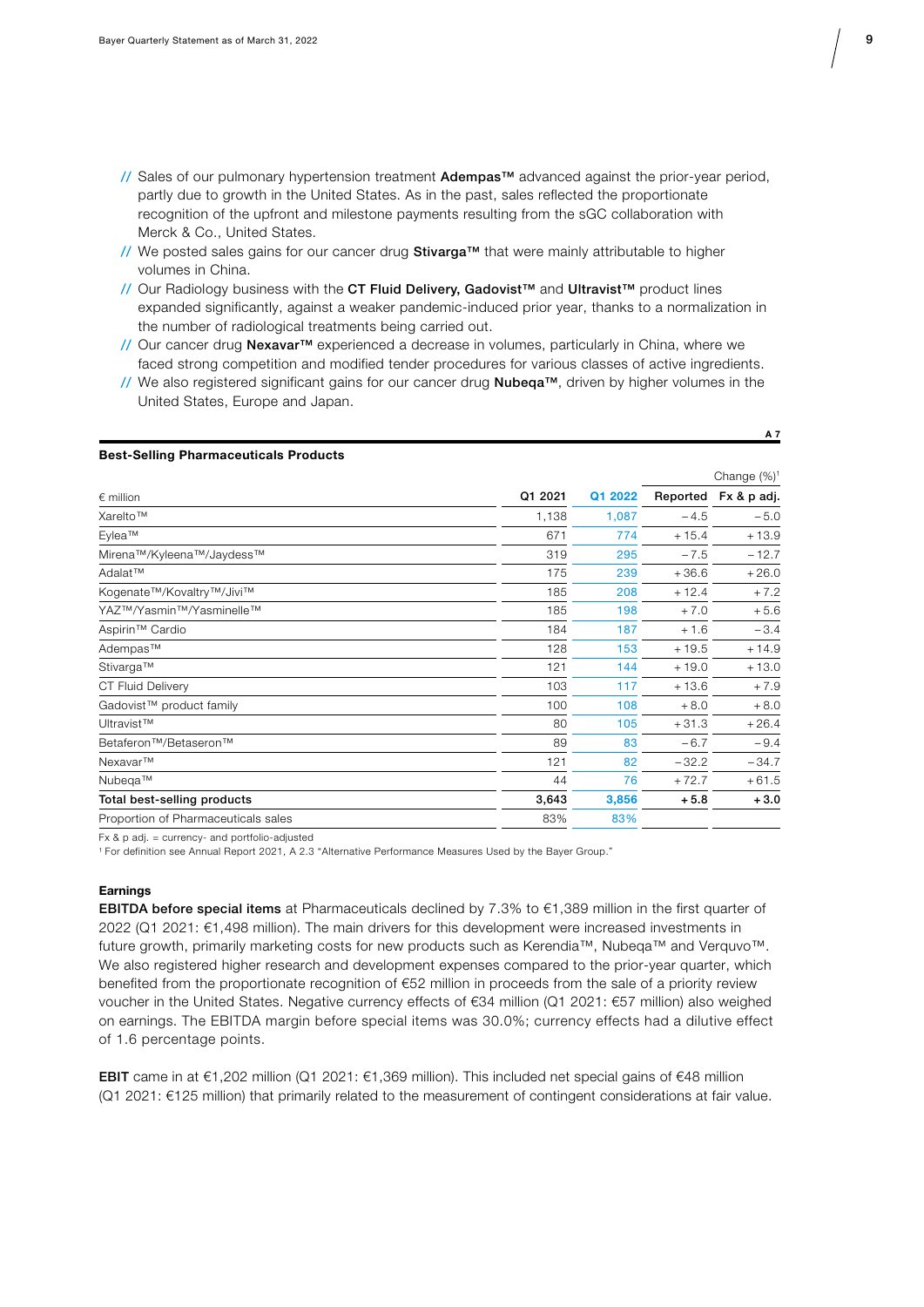A 8

#### Special Items<sup>1</sup> Pharmaceuticals

| <b>EBIT</b><br>Q1 2021 | <b>EBIT</b><br>Q1 2022 | <b>EBITDA</b><br>Q1 2021 | <b>EBITDA</b><br>Q1 2022 |
|------------------------|------------------------|--------------------------|--------------------------|
| (21)                   | (6)                    | (16)                     | (6)                      |
|                        | (1)                    |                          | (1)                      |
|                        | 4                      |                          | 4                        |
| 146                    |                        | 146                      |                          |
|                        | 50                     |                          | 50                       |
| 125                    | 48                     | 130                      | 48                       |
|                        |                        |                          |                          |

1 For definition see Annual Report 2021, A 2.3 "Alternative Performance Measures Used by the Bayer Group."

### Consumer Health A 9

#### Key Data – Consumer Health

|                                                 |         |          | Change (%) <sup>1</sup> |                      |
|-------------------------------------------------|---------|----------|-------------------------|----------------------|
| $∈$ million                                     | Q1 2021 | Q1 2022  |                         | Reported Fx & p adj. |
| <b>Sales</b>                                    | 1,252   | 1,512    | $+20.8$                 | $+17.2$              |
| Changes in sales <sup>1</sup>                   |         |          |                         |                      |
| Volume                                          | $-7.5%$ | $+11.6%$ |                         |                      |
| Price                                           | $+3.1%$ | $+5.6%$  |                         |                      |
| Currency                                        | $-6.9%$ | $+3.1%$  |                         |                      |
| Portfolio                                       | $+0.9%$ | $+0.5%$  |                         |                      |
| Sales by region                                 |         |          |                         |                      |
| Europe/Middle East/Africa                       | 433     | 491      | $+13.4$                 | $+16.7$              |
| North America                                   | 470     | 581      | $+23.6$                 | $+15.0$              |
| Asia/Pacific                                    | 209     | 252      | $+20.6$                 | $+14.1$              |
| Latin America                                   | 140     | 188      | $+34.3$                 | $+30.9$              |
| <b>EBITDA</b> <sup>1</sup>                      | 286     | 370      | $+29.4$                 |                      |
| Special items <sup>1</sup>                      | (6)     | (18)     |                         |                      |
| EBITDA before special items <sup>1</sup>        | 292     | 388      | $+32.9$                 |                      |
| EBITDA margin before special items <sup>1</sup> | 23.3%   | 25.7%    |                         |                      |
| EBIT <sup>1</sup>                               | 201     | 284      | $+41.3$                 |                      |
| Special items <sup>1</sup>                      | (6)     | (18)     |                         |                      |
| EBIT before special items <sup>1</sup>          | 207     | 302      | $+45.9$                 |                      |
| Net cash provided by operating activities       | 241     | 313      | $+29.9$                 |                      |
| Cash flow-relevant capital expenditures         | 24      | 23       | $-4.2$                  |                      |
| Research and development expenses               | 45      | 53       | $+17.8$                 |                      |
|                                                 |         |          |                         |                      |

Fx & p adj. = currency- and portfolio-adjusted

1 For definition see Annual Report 2021, A 2.3 "Alternative Performance Measures Used by the Bayer Group."

#### First quarter of 2022

#### Sales

Sales at Consumer Health advanced significantly by 17.2% (Fx & portfolio adj.) to €1,512 million in the first quarter of 2022, against a weaker prior-year quarter driven by the pandemic. Business grew in all regions and categories, with market-based demand shifts also contributing to this development. In addition, the strong recovery of our business with cough and cold products also had a positive impact. The trend towards a greater focus on health and prevention also led to a substantial growth in demand in the Nutritionals category. Business in the Dermatology category again benefited from the Bepanthen™ product line extension for daily treatment of dry skin.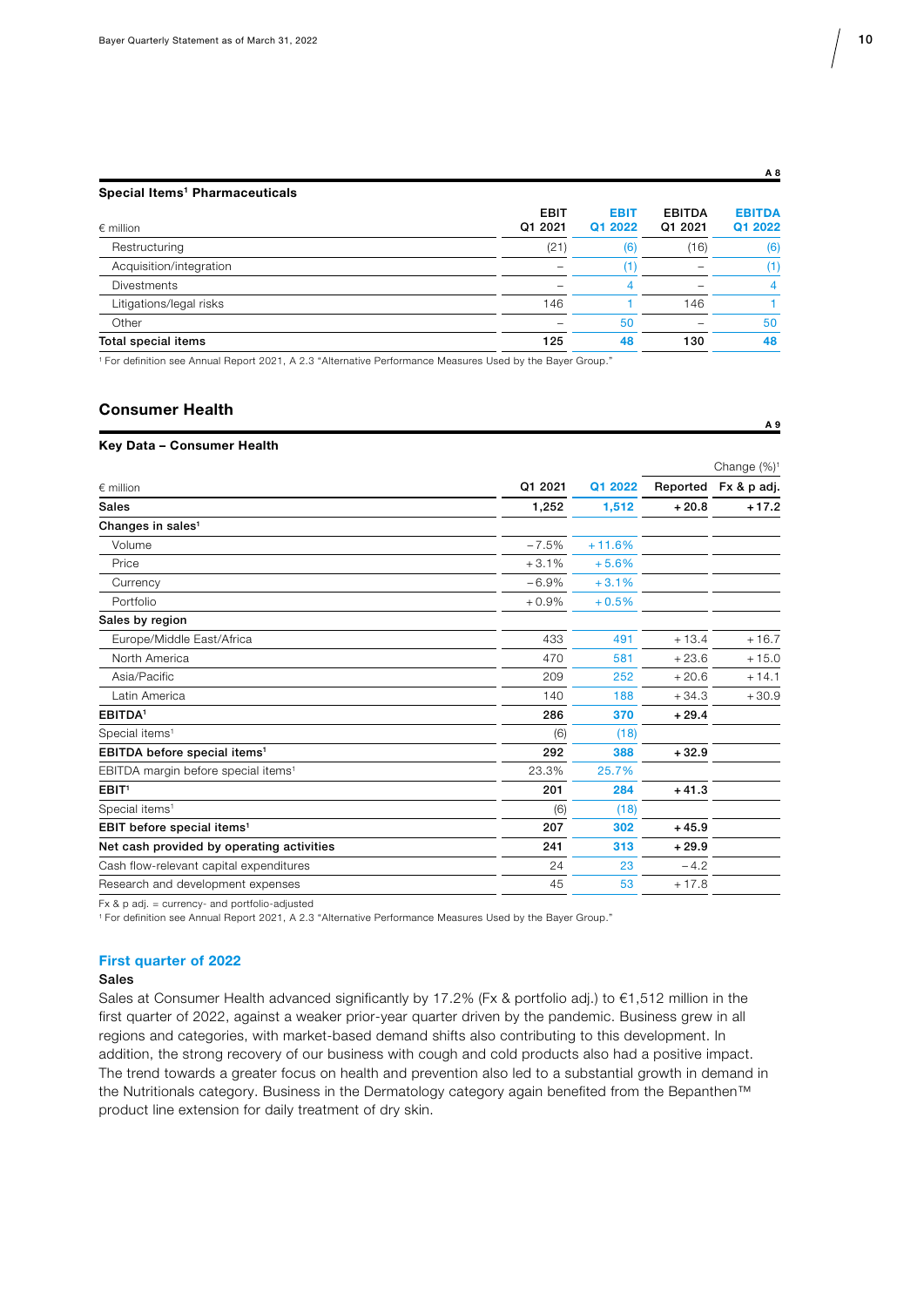- // Sales in Europe/Middle East/Africa were up year on year in all categories. Growth was mainly driven by high demand in the Dermatology category, particularly due to our Bepanthen™ product line extension. Our business with cough and cold products registered encouraging sales gains following the easing of stricter protection and hygiene measures. Sales of Nutritionals were also particularly strong.
- // Sales in North America increased substantially. Here, our business with cough and cold products made a significant contribution due to the aforementioned effects. We also registered sales gains in the Digestive Health category, particularly for MiraLAX™.
- // Sales in Asia/Pacific rose significantly. Business performance in the Nutritionals category was especially strong, partly due to Elevit™. The integration of our Consumer Health business in India as part of our growth strategy also had a positive impact.
- // We recorded strong sales growth in Latin America, mainly as a result of high demand for products in the Allergy & Cold and Nutritionals categories, especially for Redoxon™. We were also able to grow our business in the Pain & Cardio category.

#### Sales by Category

|                        |         |         | Change $(\%)^1$ |                      |  |
|------------------------|---------|---------|-----------------|----------------------|--|
| $\epsilon$ million     | Q1 2021 | Q1 2022 |                 | Reported Fx & p adj. |  |
| <b>Consumer Health</b> | 1,252   | 1.512   | $+20.8$         | $+17.2$              |  |
| <b>Nutritionals</b>    | 353     | 419     | $+18.7$         | $+15.4$              |  |
| Allergy & Cold         | 235     | 344     | $+46.4$         | $+38.7$              |  |
| Dermatology            | 280     | 313     | $+11.8$         | $+11.5$              |  |
| Pain & Cardio          | 191     | 210     | $+9.9$          | $+7.2$               |  |
| Digestive Health       | 178     | 213     | $+19.7$         | $+15.6$              |  |
| Other                  | 15      | 13      | $-13.3$         | $-21.2$              |  |

 $Fx$  & p adj. = currency- and portfolio-adjusted

1 For definition see Annual Report 2021, A 2.3 "Alternative Performance Measures Used by the Bayer Group."

#### **Earnings**

EBITDA before special items increased by 32.9% to €388 million (Q1 2021: €292 million). This was particularly due to our exceptional sales growth and continuous price and cost management efforts. We also recorded one-time gains that related to the sale of a minor, nonstrategic brand. By contrast, investments associated with the launch of innovative products and inflation-related increases in costs weighed on earnings. We recorded positive currency effects of €6 million (Q1 2021: minus €26 million). The EBITDA margin before special items improved significantly by 2.4 percentage points to 25.7%; currency effects had a dilutive effect of 0.3 percentage points.

EBIT came in at €284 million (Q1 2022: €201 million). This included special charges of €18 million (Q1 2021: €6 million) relating to restructuring measures.

|                                            |             |             |               | A 11          |
|--------------------------------------------|-------------|-------------|---------------|---------------|
| Special Items <sup>1</sup> Consumer Health |             |             |               |               |
|                                            | <b>EBIT</b> | <b>EBIT</b> | <b>EBITDA</b> | <b>EBITDA</b> |
| $\epsilon$ million                         | Q1 2021     | Q1 2022     | Q1 2021       | Q1 2022       |
| Restructuring                              | (6)         | (18)        | (6)           | (18)          |
| Total special items                        | (6)         | (18)        | (6)           | (18)          |

1 For definition see Annual Report 2021, A 2.3 "Alternative Performance Measures Used by the Bayer Group."

A 10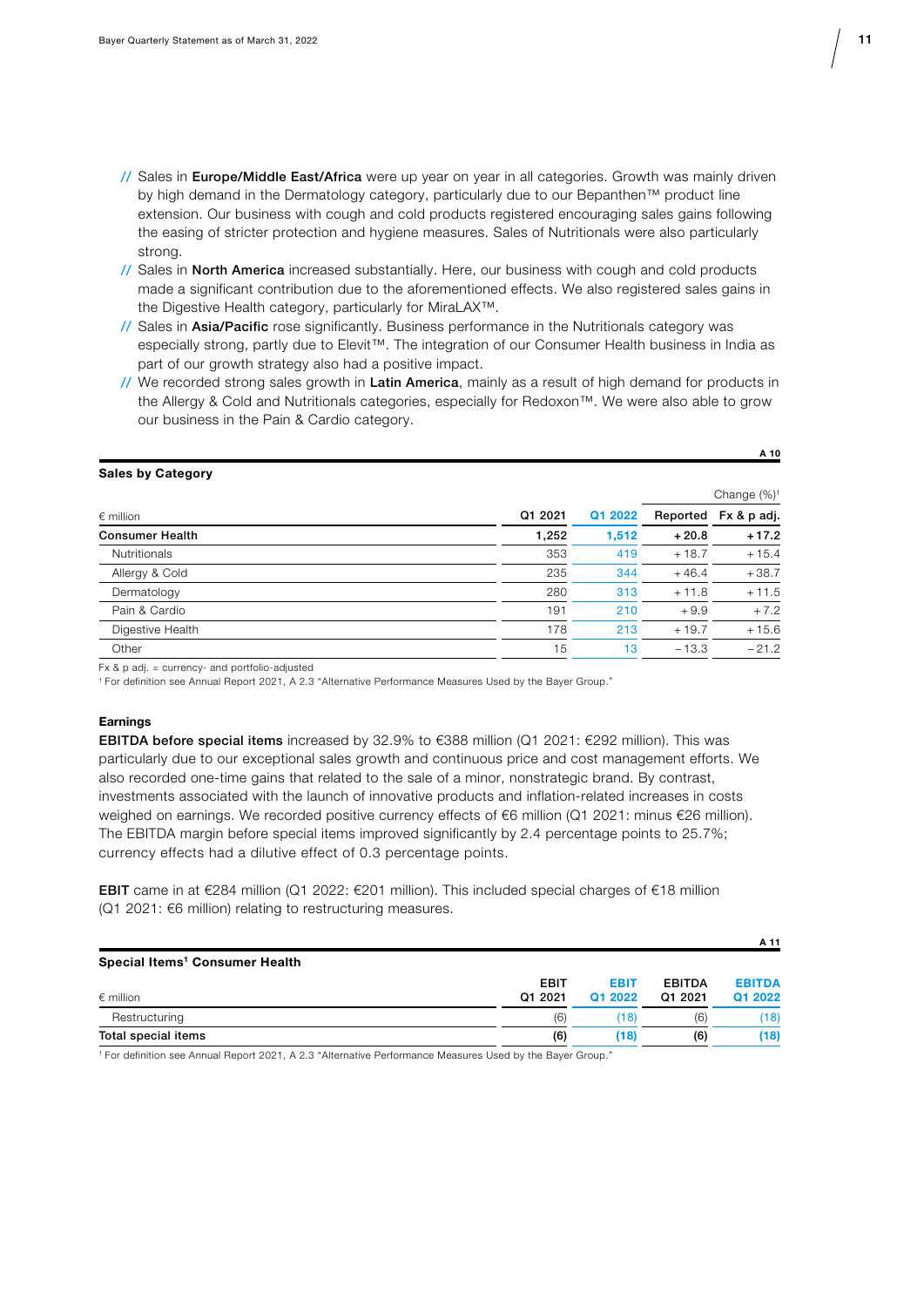## Financial Position of the Bayer Group

#### Statement of Cash Flows

#### Cash flows from operating activities

- // Net operating cash flow in the first quarter of 2022 amounted to minus €726 million (Q1 2021: minus €2,765 million). This figure included settlement payments of €470 million (Q1 2021: €2,278 million) in connection with the glyphosate and Essure™ litigations.
- // The expanded business volume in the first quarter of 2022 resulted in a high increase in trade accounts receivable. The cash flows currently still tied up in working capital will cause the operating cash flow to increase in the future, thereby reducing net financial debt.

#### Net cash provided by investing activities

- // Net investing cash flow in the first quarter of 2022 amounted to €742 million (Q1 2021: €3,945 million).
- // Net cash inflows from current financial assets totaled €953 million (Q1 2021: €3,961 million). The high inflows in 2021 resulted partly from the divestment of investments in money market funds.

#### Net cash used in financing activities

- // There was a net cash inflow of €1,075 million from financing activities in the first quarter of 2022 (Q1 2021: €113 million).
- // This figure included net borrowings of €1,197 million (Q1 2021: €255 million).
- // Net interest payments amounted to €137 million (Q1 2021: €142 million).

#### Free cash flow

// Free cash flow (total) came in at minus €1,187 million in the first quarter of 2022 (Q1 2021: minus €3,226 million).

#### Net financial debt

- // Net financial debt of the Bayer Group increased by  $€1.4$  billion in the first quarter of 2022 to €34.5 billion (December 31, 2021: €33.1 billion), mainly as a result of cash outflows from operating activities and negative currency effects.
- // Bayer AG placed new hybrid bonds with a total volume of  $\epsilon$ 1.3 billion in March 2022. The issuance comprised two tranches, each with a final maturity of 60 years. The first tranche in the amount of €500 million with a non-call period of 5.5 years pays a coupon of 4.5%. The second tranche in the amount of €800 million with a non-call period of 8.5 years pays a coupon of 5.375%. The proceeds were used for general corporate purposes including financing an early repayment for Bayer's €1.3 billion 2.375% hybrid bond, which was callable on October 2, 2022. The repayment took place in April and May 2022.
- // Bayer U.S. Finance II LLC, United States, and Monsanto Company, United States, made early repayment of two bonds with a combined volume of US\$250 million (€229 million) in April 2022.

### Corporate Outlook

We got off to a successful start in 2022. Our forecast going forward this year remains confident despite the great uncertainties, including the stability of supply chains and energy supplies, and we confirm the currency-adjusted Group outlook for the full year published in March.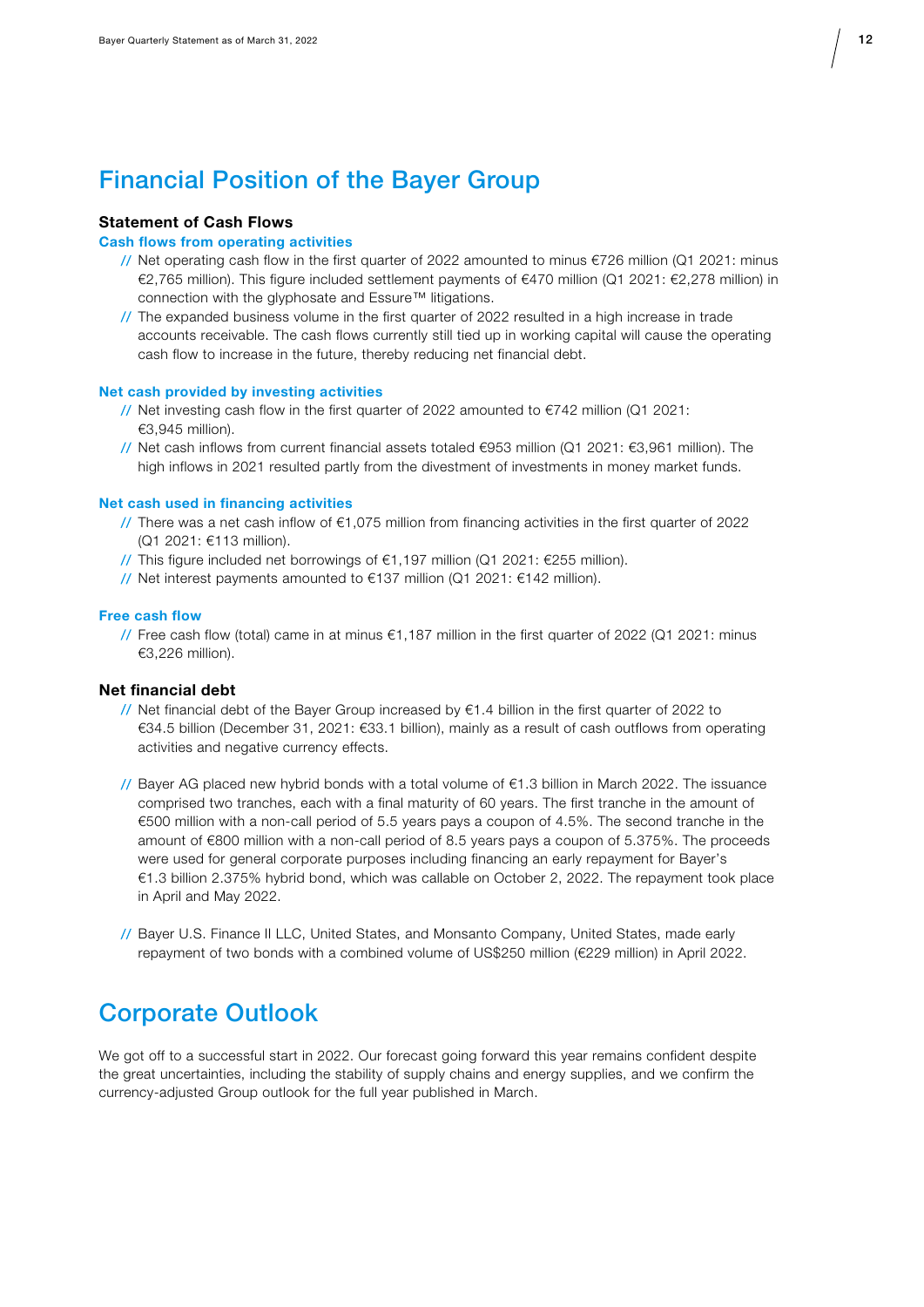# Bayer Group Consolidated Income Statements

|                                                             |          | <b>B1</b> |
|-------------------------------------------------------------|----------|-----------|
| $\epsilon$ million                                          | Q1 2021  | Q1 2022   |
| Net sales                                                   | 12,328   | 14,639    |
| Cost of goods sold                                          | (4,698)  | (5, 176)  |
| Gross profit                                                | 7,630    | 9,463     |
| Selling expenses                                            | (2,879)  | (3, 284)  |
| Research and development expenses                           | (1, 198) | (1, 454)  |
| General administration expenses                             | (642)    | (661)     |
| Other operating income                                      | 350      | 509       |
| Other operating expenses                                    | (178)    | (361)     |
| EBIT <sup>1</sup>                                           | 3,083    | 4,212     |
| Equity-method income (loss)                                 | (26)     | (20)      |
| Financial income                                            | 98       | 67        |
| Financial expenses                                          | (420)    | (537)     |
| <b>Financial result</b>                                     | (348)    | (490)     |
| Income before income taxes                                  | 2.735    | 3.722     |
| Income taxes                                                | (645)    | (428)     |
| Income after income taxes                                   | 2,090    | 3,294     |
| of which attributable to noncontrolling interest            | 1        | 3         |
| of which attributable to Bayer AG stockholders (net income) | 2,089    | 3,291     |
| €                                                           |          |           |
| Earnings per share                                          |          |           |
| Basic                                                       | 2.13     | 3.35      |
| <b>Diluted</b>                                              | 2.13     | 3.35      |
|                                                             |          |           |

1 For definition see Annual Report 2021, A 2.3 "Alternative Performance Measures Used by the Bayer Group."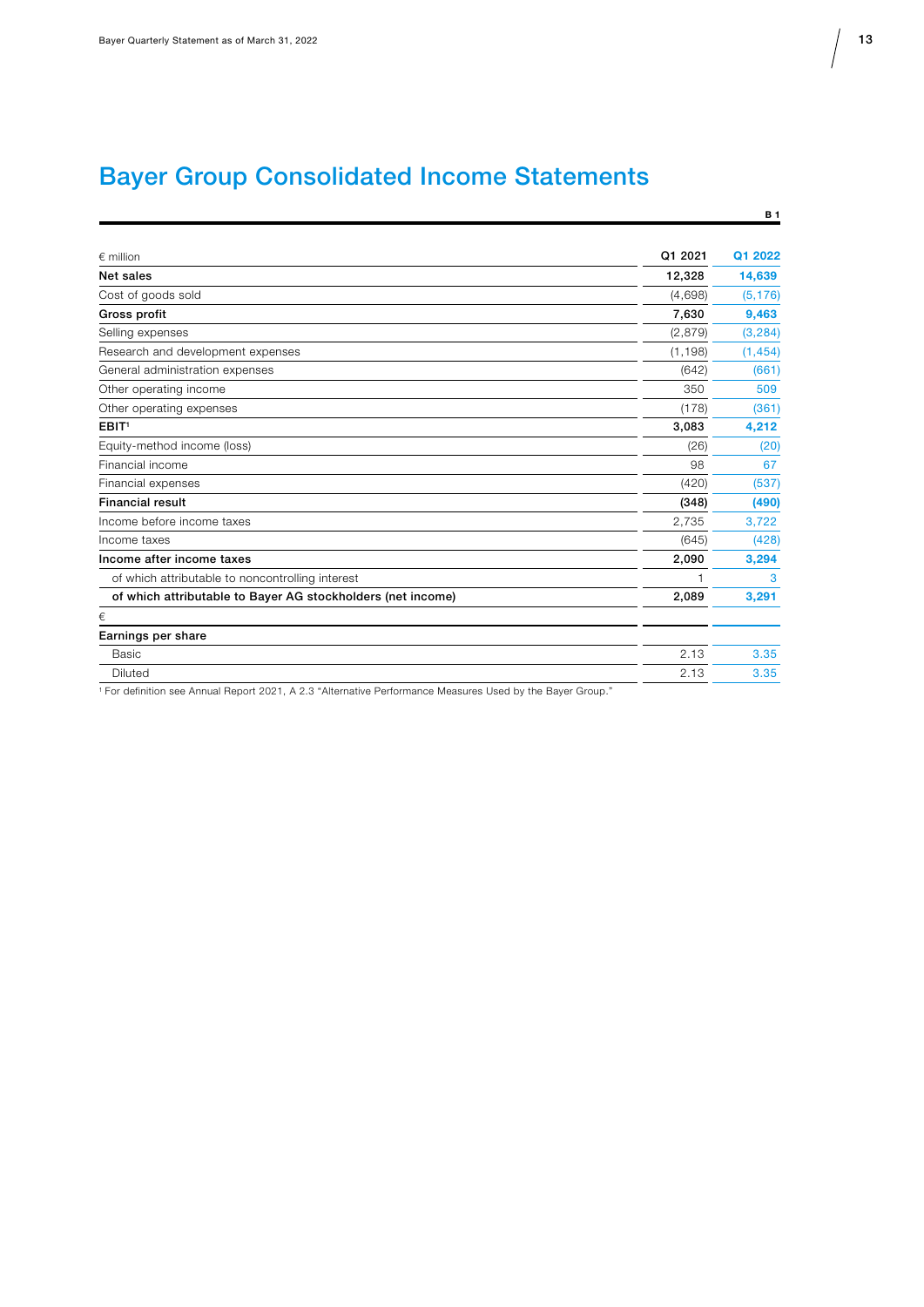### Bayer Group Consolidated Statements of Financial Position

| $\epsilon$ million<br>2021<br>2021<br>2022<br>Noncurrent assets<br>37,580<br>Goodwill<br>40,106<br>39,789<br>Other intangible assets<br>25,798<br>26,258<br>26,066<br>Property, plant and equipment<br>11,823<br>12,688<br>12,786<br>Investments accounted for using the equity method<br>549<br>629<br>655<br>2,026<br>2,022<br>Other financial assets<br>1,693<br>Other receivables<br>1,049<br>1,376<br>1,323<br>Deferred taxes<br>4,222<br>4,580<br>4,895<br>82,714<br>87,663<br>87,536<br><b>Current assets</b><br>10,457<br>11,314<br>10,869<br>Inventories<br>Trade accounts receivable<br>12,969<br>10,047<br>14,601<br>Other financial assets<br>3,342<br>2,409<br>3,762<br>Other receivables<br>1,766<br>1,709<br>1,699<br>Claims for income tax refunds<br>1,524<br>1,175<br>1,526<br>Cash and cash equivalents<br>5,550<br>4,564<br>5,785<br>Assets held for sale<br>135<br>76<br>1,359<br>35,814<br>32,578<br>38,246<br>118,528<br>120,241<br><b>Total assets</b><br>125,782<br>Equity<br>2,515<br>2,515<br>2,515<br>Capital stock<br>18,261<br>18,261<br>Capital reserves<br>18,261<br>Other reserves<br>13,813<br>12,244<br>16,661<br>Equity attributable to Bayer AG stockholders<br>34,589<br>33,020<br>37,437<br>161<br>148<br>170<br>Equity attributable to noncontrolling interest<br>34,750<br>33,168<br>37,607<br><b>Noncurrent liabilities</b><br>Provisions for pensions and other post-employment benefits<br>7,504<br>7,175<br>6,920<br>Other provisions<br>4,566<br>8,776<br>8,709<br>Refund liabilities<br>283<br>75<br>83<br>Contract liabilities<br>754<br>682<br>770<br><b>Financial liabilities</b><br>37,923<br>36,481<br>36,648<br>Income tax liabilities<br>1,624<br>1,601<br>1,631<br>Other liabilities<br>1,220<br>1,653<br>1,485<br>931<br>926<br>Deferred taxes<br>1,207<br>54,801<br>57,670<br>57,156<br><b>Current liabilities</b><br>Other provisions<br>8,096<br>6,823<br>6,832<br>6,352<br>4,564<br>7,144<br>Refund liabilities<br>Contract liabilities<br>1,168<br>4,052<br>1,635<br><b>Financial liabilities</b><br>4,946<br>4,391<br>5,899<br>Trade accounts payable<br>5,185<br>6,792<br>5,847<br>981<br>686<br>961<br>Income tax liabilities<br>Other liabilities<br>2,249<br>2,095<br>2,610<br>Liabilities directly related to assets held for sale<br>91<br>28,977<br>29,403<br>31,019<br>Total equity and liabilities<br>118,528<br>125,782<br>120,241 | Mar. 31, | Dec. 31, | Mar. 31. |
|------------------------------------------------------------------------------------------------------------------------------------------------------------------------------------------------------------------------------------------------------------------------------------------------------------------------------------------------------------------------------------------------------------------------------------------------------------------------------------------------------------------------------------------------------------------------------------------------------------------------------------------------------------------------------------------------------------------------------------------------------------------------------------------------------------------------------------------------------------------------------------------------------------------------------------------------------------------------------------------------------------------------------------------------------------------------------------------------------------------------------------------------------------------------------------------------------------------------------------------------------------------------------------------------------------------------------------------------------------------------------------------------------------------------------------------------------------------------------------------------------------------------------------------------------------------------------------------------------------------------------------------------------------------------------------------------------------------------------------------------------------------------------------------------------------------------------------------------------------------------------------------------------------------------------------------------------------------------------------------------------------------------------------------------------------------------------------------------------------------------------------------------------------------------------------------------------------------------------------------------------------------------------------------------------------------------------------------------------------------------------------------------------------|----------|----------|----------|
|                                                                                                                                                                                                                                                                                                                                                                                                                                                                                                                                                                                                                                                                                                                                                                                                                                                                                                                                                                                                                                                                                                                                                                                                                                                                                                                                                                                                                                                                                                                                                                                                                                                                                                                                                                                                                                                                                                                                                                                                                                                                                                                                                                                                                                                                                                                                                                                                            |          |          |          |
|                                                                                                                                                                                                                                                                                                                                                                                                                                                                                                                                                                                                                                                                                                                                                                                                                                                                                                                                                                                                                                                                                                                                                                                                                                                                                                                                                                                                                                                                                                                                                                                                                                                                                                                                                                                                                                                                                                                                                                                                                                                                                                                                                                                                                                                                                                                                                                                                            |          |          |          |
|                                                                                                                                                                                                                                                                                                                                                                                                                                                                                                                                                                                                                                                                                                                                                                                                                                                                                                                                                                                                                                                                                                                                                                                                                                                                                                                                                                                                                                                                                                                                                                                                                                                                                                                                                                                                                                                                                                                                                                                                                                                                                                                                                                                                                                                                                                                                                                                                            |          |          |          |
|                                                                                                                                                                                                                                                                                                                                                                                                                                                                                                                                                                                                                                                                                                                                                                                                                                                                                                                                                                                                                                                                                                                                                                                                                                                                                                                                                                                                                                                                                                                                                                                                                                                                                                                                                                                                                                                                                                                                                                                                                                                                                                                                                                                                                                                                                                                                                                                                            |          |          |          |
|                                                                                                                                                                                                                                                                                                                                                                                                                                                                                                                                                                                                                                                                                                                                                                                                                                                                                                                                                                                                                                                                                                                                                                                                                                                                                                                                                                                                                                                                                                                                                                                                                                                                                                                                                                                                                                                                                                                                                                                                                                                                                                                                                                                                                                                                                                                                                                                                            |          |          |          |
|                                                                                                                                                                                                                                                                                                                                                                                                                                                                                                                                                                                                                                                                                                                                                                                                                                                                                                                                                                                                                                                                                                                                                                                                                                                                                                                                                                                                                                                                                                                                                                                                                                                                                                                                                                                                                                                                                                                                                                                                                                                                                                                                                                                                                                                                                                                                                                                                            |          |          |          |
|                                                                                                                                                                                                                                                                                                                                                                                                                                                                                                                                                                                                                                                                                                                                                                                                                                                                                                                                                                                                                                                                                                                                                                                                                                                                                                                                                                                                                                                                                                                                                                                                                                                                                                                                                                                                                                                                                                                                                                                                                                                                                                                                                                                                                                                                                                                                                                                                            |          |          |          |
|                                                                                                                                                                                                                                                                                                                                                                                                                                                                                                                                                                                                                                                                                                                                                                                                                                                                                                                                                                                                                                                                                                                                                                                                                                                                                                                                                                                                                                                                                                                                                                                                                                                                                                                                                                                                                                                                                                                                                                                                                                                                                                                                                                                                                                                                                                                                                                                                            |          |          |          |
|                                                                                                                                                                                                                                                                                                                                                                                                                                                                                                                                                                                                                                                                                                                                                                                                                                                                                                                                                                                                                                                                                                                                                                                                                                                                                                                                                                                                                                                                                                                                                                                                                                                                                                                                                                                                                                                                                                                                                                                                                                                                                                                                                                                                                                                                                                                                                                                                            |          |          |          |
|                                                                                                                                                                                                                                                                                                                                                                                                                                                                                                                                                                                                                                                                                                                                                                                                                                                                                                                                                                                                                                                                                                                                                                                                                                                                                                                                                                                                                                                                                                                                                                                                                                                                                                                                                                                                                                                                                                                                                                                                                                                                                                                                                                                                                                                                                                                                                                                                            |          |          |          |
|                                                                                                                                                                                                                                                                                                                                                                                                                                                                                                                                                                                                                                                                                                                                                                                                                                                                                                                                                                                                                                                                                                                                                                                                                                                                                                                                                                                                                                                                                                                                                                                                                                                                                                                                                                                                                                                                                                                                                                                                                                                                                                                                                                                                                                                                                                                                                                                                            |          |          |          |
|                                                                                                                                                                                                                                                                                                                                                                                                                                                                                                                                                                                                                                                                                                                                                                                                                                                                                                                                                                                                                                                                                                                                                                                                                                                                                                                                                                                                                                                                                                                                                                                                                                                                                                                                                                                                                                                                                                                                                                                                                                                                                                                                                                                                                                                                                                                                                                                                            |          |          |          |
|                                                                                                                                                                                                                                                                                                                                                                                                                                                                                                                                                                                                                                                                                                                                                                                                                                                                                                                                                                                                                                                                                                                                                                                                                                                                                                                                                                                                                                                                                                                                                                                                                                                                                                                                                                                                                                                                                                                                                                                                                                                                                                                                                                                                                                                                                                                                                                                                            |          |          |          |
|                                                                                                                                                                                                                                                                                                                                                                                                                                                                                                                                                                                                                                                                                                                                                                                                                                                                                                                                                                                                                                                                                                                                                                                                                                                                                                                                                                                                                                                                                                                                                                                                                                                                                                                                                                                                                                                                                                                                                                                                                                                                                                                                                                                                                                                                                                                                                                                                            |          |          |          |
|                                                                                                                                                                                                                                                                                                                                                                                                                                                                                                                                                                                                                                                                                                                                                                                                                                                                                                                                                                                                                                                                                                                                                                                                                                                                                                                                                                                                                                                                                                                                                                                                                                                                                                                                                                                                                                                                                                                                                                                                                                                                                                                                                                                                                                                                                                                                                                                                            |          |          |          |
|                                                                                                                                                                                                                                                                                                                                                                                                                                                                                                                                                                                                                                                                                                                                                                                                                                                                                                                                                                                                                                                                                                                                                                                                                                                                                                                                                                                                                                                                                                                                                                                                                                                                                                                                                                                                                                                                                                                                                                                                                                                                                                                                                                                                                                                                                                                                                                                                            |          |          |          |
|                                                                                                                                                                                                                                                                                                                                                                                                                                                                                                                                                                                                                                                                                                                                                                                                                                                                                                                                                                                                                                                                                                                                                                                                                                                                                                                                                                                                                                                                                                                                                                                                                                                                                                                                                                                                                                                                                                                                                                                                                                                                                                                                                                                                                                                                                                                                                                                                            |          |          |          |
|                                                                                                                                                                                                                                                                                                                                                                                                                                                                                                                                                                                                                                                                                                                                                                                                                                                                                                                                                                                                                                                                                                                                                                                                                                                                                                                                                                                                                                                                                                                                                                                                                                                                                                                                                                                                                                                                                                                                                                                                                                                                                                                                                                                                                                                                                                                                                                                                            |          |          |          |
|                                                                                                                                                                                                                                                                                                                                                                                                                                                                                                                                                                                                                                                                                                                                                                                                                                                                                                                                                                                                                                                                                                                                                                                                                                                                                                                                                                                                                                                                                                                                                                                                                                                                                                                                                                                                                                                                                                                                                                                                                                                                                                                                                                                                                                                                                                                                                                                                            |          |          |          |
|                                                                                                                                                                                                                                                                                                                                                                                                                                                                                                                                                                                                                                                                                                                                                                                                                                                                                                                                                                                                                                                                                                                                                                                                                                                                                                                                                                                                                                                                                                                                                                                                                                                                                                                                                                                                                                                                                                                                                                                                                                                                                                                                                                                                                                                                                                                                                                                                            |          |          |          |
|                                                                                                                                                                                                                                                                                                                                                                                                                                                                                                                                                                                                                                                                                                                                                                                                                                                                                                                                                                                                                                                                                                                                                                                                                                                                                                                                                                                                                                                                                                                                                                                                                                                                                                                                                                                                                                                                                                                                                                                                                                                                                                                                                                                                                                                                                                                                                                                                            |          |          |          |
|                                                                                                                                                                                                                                                                                                                                                                                                                                                                                                                                                                                                                                                                                                                                                                                                                                                                                                                                                                                                                                                                                                                                                                                                                                                                                                                                                                                                                                                                                                                                                                                                                                                                                                                                                                                                                                                                                                                                                                                                                                                                                                                                                                                                                                                                                                                                                                                                            |          |          |          |
|                                                                                                                                                                                                                                                                                                                                                                                                                                                                                                                                                                                                                                                                                                                                                                                                                                                                                                                                                                                                                                                                                                                                                                                                                                                                                                                                                                                                                                                                                                                                                                                                                                                                                                                                                                                                                                                                                                                                                                                                                                                                                                                                                                                                                                                                                                                                                                                                            |          |          |          |
|                                                                                                                                                                                                                                                                                                                                                                                                                                                                                                                                                                                                                                                                                                                                                                                                                                                                                                                                                                                                                                                                                                                                                                                                                                                                                                                                                                                                                                                                                                                                                                                                                                                                                                                                                                                                                                                                                                                                                                                                                                                                                                                                                                                                                                                                                                                                                                                                            |          |          |          |
|                                                                                                                                                                                                                                                                                                                                                                                                                                                                                                                                                                                                                                                                                                                                                                                                                                                                                                                                                                                                                                                                                                                                                                                                                                                                                                                                                                                                                                                                                                                                                                                                                                                                                                                                                                                                                                                                                                                                                                                                                                                                                                                                                                                                                                                                                                                                                                                                            |          |          |          |
|                                                                                                                                                                                                                                                                                                                                                                                                                                                                                                                                                                                                                                                                                                                                                                                                                                                                                                                                                                                                                                                                                                                                                                                                                                                                                                                                                                                                                                                                                                                                                                                                                                                                                                                                                                                                                                                                                                                                                                                                                                                                                                                                                                                                                                                                                                                                                                                                            |          |          |          |
|                                                                                                                                                                                                                                                                                                                                                                                                                                                                                                                                                                                                                                                                                                                                                                                                                                                                                                                                                                                                                                                                                                                                                                                                                                                                                                                                                                                                                                                                                                                                                                                                                                                                                                                                                                                                                                                                                                                                                                                                                                                                                                                                                                                                                                                                                                                                                                                                            |          |          |          |
|                                                                                                                                                                                                                                                                                                                                                                                                                                                                                                                                                                                                                                                                                                                                                                                                                                                                                                                                                                                                                                                                                                                                                                                                                                                                                                                                                                                                                                                                                                                                                                                                                                                                                                                                                                                                                                                                                                                                                                                                                                                                                                                                                                                                                                                                                                                                                                                                            |          |          |          |
|                                                                                                                                                                                                                                                                                                                                                                                                                                                                                                                                                                                                                                                                                                                                                                                                                                                                                                                                                                                                                                                                                                                                                                                                                                                                                                                                                                                                                                                                                                                                                                                                                                                                                                                                                                                                                                                                                                                                                                                                                                                                                                                                                                                                                                                                                                                                                                                                            |          |          |          |
|                                                                                                                                                                                                                                                                                                                                                                                                                                                                                                                                                                                                                                                                                                                                                                                                                                                                                                                                                                                                                                                                                                                                                                                                                                                                                                                                                                                                                                                                                                                                                                                                                                                                                                                                                                                                                                                                                                                                                                                                                                                                                                                                                                                                                                                                                                                                                                                                            |          |          |          |
|                                                                                                                                                                                                                                                                                                                                                                                                                                                                                                                                                                                                                                                                                                                                                                                                                                                                                                                                                                                                                                                                                                                                                                                                                                                                                                                                                                                                                                                                                                                                                                                                                                                                                                                                                                                                                                                                                                                                                                                                                                                                                                                                                                                                                                                                                                                                                                                                            |          |          |          |
|                                                                                                                                                                                                                                                                                                                                                                                                                                                                                                                                                                                                                                                                                                                                                                                                                                                                                                                                                                                                                                                                                                                                                                                                                                                                                                                                                                                                                                                                                                                                                                                                                                                                                                                                                                                                                                                                                                                                                                                                                                                                                                                                                                                                                                                                                                                                                                                                            |          |          |          |
|                                                                                                                                                                                                                                                                                                                                                                                                                                                                                                                                                                                                                                                                                                                                                                                                                                                                                                                                                                                                                                                                                                                                                                                                                                                                                                                                                                                                                                                                                                                                                                                                                                                                                                                                                                                                                                                                                                                                                                                                                                                                                                                                                                                                                                                                                                                                                                                                            |          |          |          |
|                                                                                                                                                                                                                                                                                                                                                                                                                                                                                                                                                                                                                                                                                                                                                                                                                                                                                                                                                                                                                                                                                                                                                                                                                                                                                                                                                                                                                                                                                                                                                                                                                                                                                                                                                                                                                                                                                                                                                                                                                                                                                                                                                                                                                                                                                                                                                                                                            |          |          |          |
|                                                                                                                                                                                                                                                                                                                                                                                                                                                                                                                                                                                                                                                                                                                                                                                                                                                                                                                                                                                                                                                                                                                                                                                                                                                                                                                                                                                                                                                                                                                                                                                                                                                                                                                                                                                                                                                                                                                                                                                                                                                                                                                                                                                                                                                                                                                                                                                                            |          |          |          |
|                                                                                                                                                                                                                                                                                                                                                                                                                                                                                                                                                                                                                                                                                                                                                                                                                                                                                                                                                                                                                                                                                                                                                                                                                                                                                                                                                                                                                                                                                                                                                                                                                                                                                                                                                                                                                                                                                                                                                                                                                                                                                                                                                                                                                                                                                                                                                                                                            |          |          |          |
|                                                                                                                                                                                                                                                                                                                                                                                                                                                                                                                                                                                                                                                                                                                                                                                                                                                                                                                                                                                                                                                                                                                                                                                                                                                                                                                                                                                                                                                                                                                                                                                                                                                                                                                                                                                                                                                                                                                                                                                                                                                                                                                                                                                                                                                                                                                                                                                                            |          |          |          |
|                                                                                                                                                                                                                                                                                                                                                                                                                                                                                                                                                                                                                                                                                                                                                                                                                                                                                                                                                                                                                                                                                                                                                                                                                                                                                                                                                                                                                                                                                                                                                                                                                                                                                                                                                                                                                                                                                                                                                                                                                                                                                                                                                                                                                                                                                                                                                                                                            |          |          |          |
|                                                                                                                                                                                                                                                                                                                                                                                                                                                                                                                                                                                                                                                                                                                                                                                                                                                                                                                                                                                                                                                                                                                                                                                                                                                                                                                                                                                                                                                                                                                                                                                                                                                                                                                                                                                                                                                                                                                                                                                                                                                                                                                                                                                                                                                                                                                                                                                                            |          |          |          |
|                                                                                                                                                                                                                                                                                                                                                                                                                                                                                                                                                                                                                                                                                                                                                                                                                                                                                                                                                                                                                                                                                                                                                                                                                                                                                                                                                                                                                                                                                                                                                                                                                                                                                                                                                                                                                                                                                                                                                                                                                                                                                                                                                                                                                                                                                                                                                                                                            |          |          |          |
|                                                                                                                                                                                                                                                                                                                                                                                                                                                                                                                                                                                                                                                                                                                                                                                                                                                                                                                                                                                                                                                                                                                                                                                                                                                                                                                                                                                                                                                                                                                                                                                                                                                                                                                                                                                                                                                                                                                                                                                                                                                                                                                                                                                                                                                                                                                                                                                                            |          |          |          |
|                                                                                                                                                                                                                                                                                                                                                                                                                                                                                                                                                                                                                                                                                                                                                                                                                                                                                                                                                                                                                                                                                                                                                                                                                                                                                                                                                                                                                                                                                                                                                                                                                                                                                                                                                                                                                                                                                                                                                                                                                                                                                                                                                                                                                                                                                                                                                                                                            |          |          |          |
|                                                                                                                                                                                                                                                                                                                                                                                                                                                                                                                                                                                                                                                                                                                                                                                                                                                                                                                                                                                                                                                                                                                                                                                                                                                                                                                                                                                                                                                                                                                                                                                                                                                                                                                                                                                                                                                                                                                                                                                                                                                                                                                                                                                                                                                                                                                                                                                                            |          |          |          |
|                                                                                                                                                                                                                                                                                                                                                                                                                                                                                                                                                                                                                                                                                                                                                                                                                                                                                                                                                                                                                                                                                                                                                                                                                                                                                                                                                                                                                                                                                                                                                                                                                                                                                                                                                                                                                                                                                                                                                                                                                                                                                                                                                                                                                                                                                                                                                                                                            |          |          |          |
|                                                                                                                                                                                                                                                                                                                                                                                                                                                                                                                                                                                                                                                                                                                                                                                                                                                                                                                                                                                                                                                                                                                                                                                                                                                                                                                                                                                                                                                                                                                                                                                                                                                                                                                                                                                                                                                                                                                                                                                                                                                                                                                                                                                                                                                                                                                                                                                                            |          |          |          |
|                                                                                                                                                                                                                                                                                                                                                                                                                                                                                                                                                                                                                                                                                                                                                                                                                                                                                                                                                                                                                                                                                                                                                                                                                                                                                                                                                                                                                                                                                                                                                                                                                                                                                                                                                                                                                                                                                                                                                                                                                                                                                                                                                                                                                                                                                                                                                                                                            |          |          |          |
|                                                                                                                                                                                                                                                                                                                                                                                                                                                                                                                                                                                                                                                                                                                                                                                                                                                                                                                                                                                                                                                                                                                                                                                                                                                                                                                                                                                                                                                                                                                                                                                                                                                                                                                                                                                                                                                                                                                                                                                                                                                                                                                                                                                                                                                                                                                                                                                                            |          |          |          |
|                                                                                                                                                                                                                                                                                                                                                                                                                                                                                                                                                                                                                                                                                                                                                                                                                                                                                                                                                                                                                                                                                                                                                                                                                                                                                                                                                                                                                                                                                                                                                                                                                                                                                                                                                                                                                                                                                                                                                                                                                                                                                                                                                                                                                                                                                                                                                                                                            |          |          |          |
|                                                                                                                                                                                                                                                                                                                                                                                                                                                                                                                                                                                                                                                                                                                                                                                                                                                                                                                                                                                                                                                                                                                                                                                                                                                                                                                                                                                                                                                                                                                                                                                                                                                                                                                                                                                                                                                                                                                                                                                                                                                                                                                                                                                                                                                                                                                                                                                                            |          |          |          |

2021 figures restated

B 2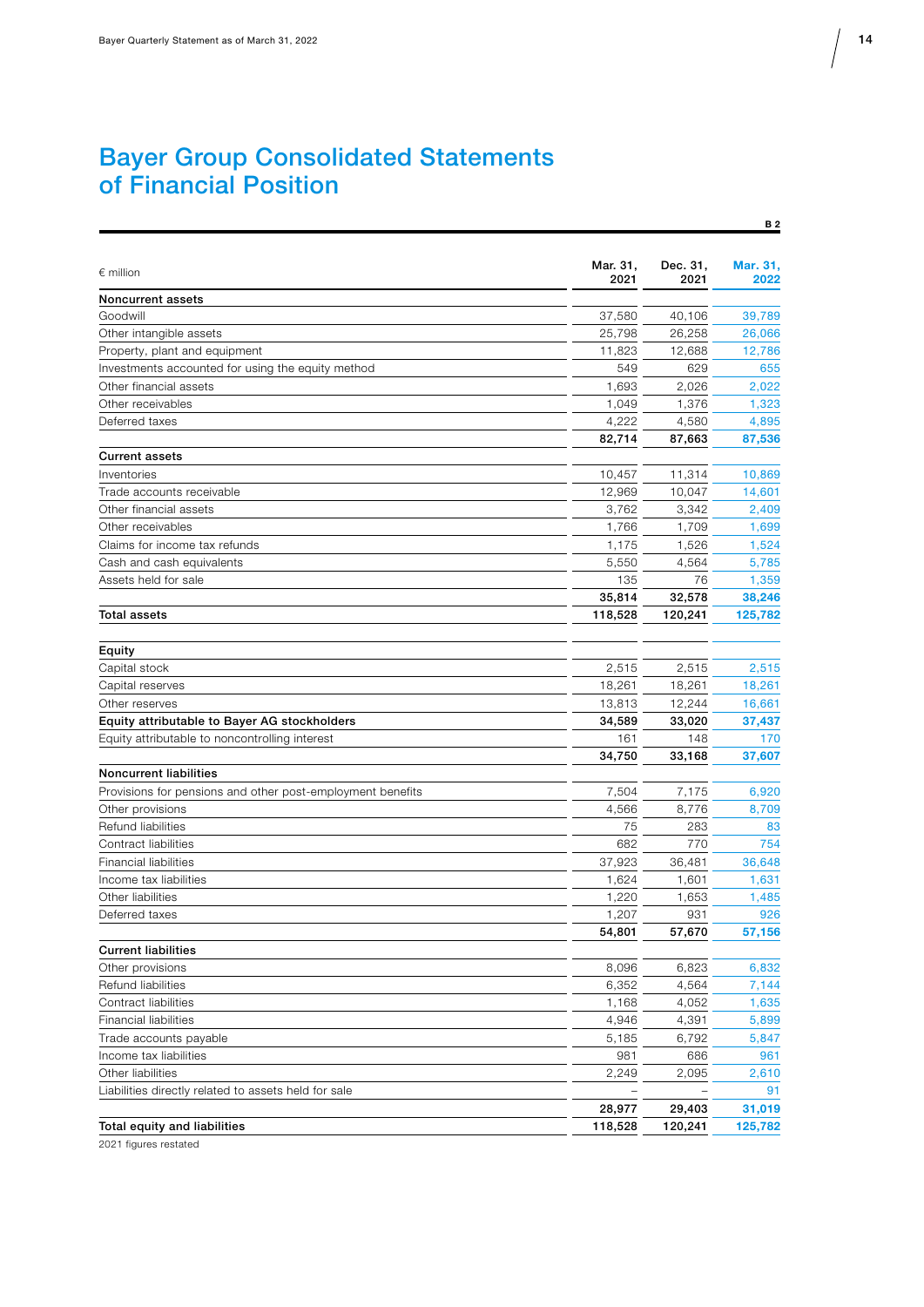# Bayer Group Consolidated Statements of Cash Flows

| $\epsilon$ million                                                              | Q1 2021  | Q1 2022  |
|---------------------------------------------------------------------------------|----------|----------|
| Income after income taxes                                                       | 2,090    | 3.294    |
| Income taxes                                                                    | 645      | 428      |
| Financial result                                                                | 348      | 490      |
| Income taxes paid                                                               | (453)    | (442)    |
| Depreciation, amortization and impairment losses (loss reversals)               | 1,086    | 1,080    |
| Change in pension provisions                                                    | (115)    | (71)     |
| (Gains) losses on retirements of noncurrent assets                              | (15)     | (43)     |
| Decrease (increase) in inventories                                              | 533      | 444      |
| Decrease (increase) in trade accounts receivable                                | (3, 271) | (4, 186) |
| (Decrease) increase in trade accounts payable                                   | (617)    | (1,058)  |
| Changes in other working capital, other noncash items                           | (2,996)  | (662)    |
| Net cash provided by (used in) operating activities                             | (2,765)  | (726)    |
| Cash outflows for additions to property, plant, equipment and intangible assets | (329)    | (349)    |
| Cash inflows from the sale of property, plant, equipment and other assets       | 157      | 196      |
| Cash outflows for divestments less divested cash                                | (57)     |          |
| Cash inflows from noncurrent financial assets                                   | 353      |          |
| Cash outflows for noncurrent financial assets                                   | (146)    | (83)     |
| Cash outflows for acquisitions less acquired cash                               | (4)      |          |
| Interest and dividends received                                                 | 10       | 25       |
| Cash inflows from (outflows for) current financial assets                       | 3,961    | 953      |
| Net cash provided by (used in) investing activities                             | 3,945    | 742      |
| Capital contributions                                                           |          | 15       |
| Issuances of debt                                                               | 4,213    | 2,279    |
| Retirements of debt                                                             | (3,958)  | (1,082)  |
| Interest paid including interest-rate swaps                                     | (156)    | (173)    |
| Interest received from interest-rate swaps                                      | 14       | 36       |
| Net cash provided by (used in) financing activities                             | 113      | 1,075    |
| Change in cash and cash equivalents due to business activities                  | 1,293    | 1,091    |
| Cash and cash equivalents at beginning of period                                | 4,191    | 4,564    |
| Change in cash and cash equivalents due to changes in scope of consolidation    |          | 3        |
| Change in cash and cash equivalents due to exchange rate movements              | 66       | 132      |
| Cash and cash equivalents at end of period                                      | 5,550    | 5,790    |
|                                                                                 |          |          |

 $B<sub>3</sub>$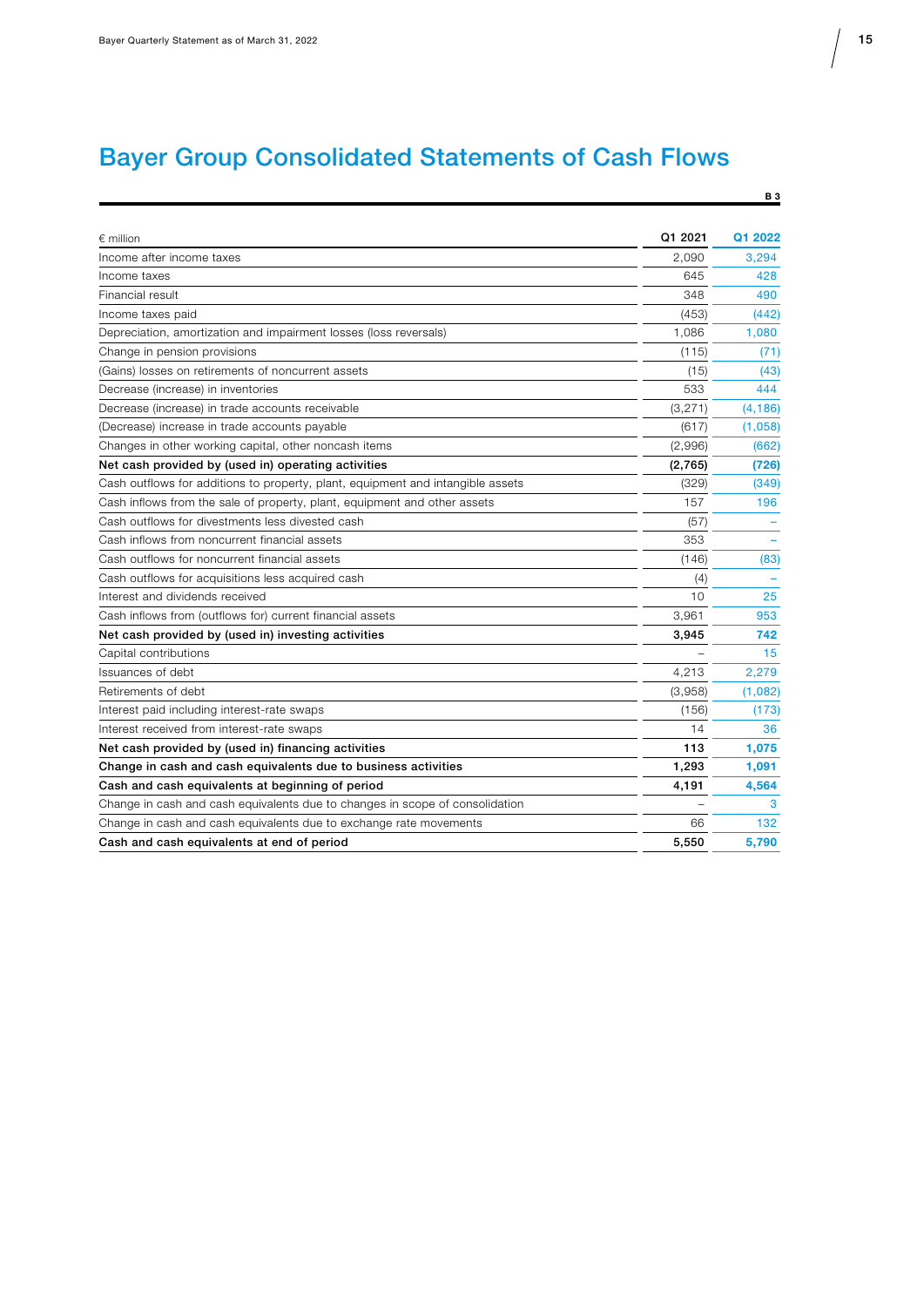

### Legal Risks

To find out more about the Bayer Group's legal risks, please see Note 30 to the consolidated financial statements in the Bayer Annual Report 2021, which can be downloaded free of charge at www.bayer.com. Since the Bayer Annual Report 2021, the following significant changes have occurred in respect of the legal risks:

PCBs: Bayer's subsidiary Monsanto has been named in lawsuits brought by various governmental entities in the United States claiming that Monsanto, Pharmacia and Solutia, collectively as a manufacturer of PCBs, should be responsible for a variety of damages due to PCBs in the environment, including bodies of water, regardless of how PCBs came to be located there. In 2020, Bayer reached an agreement for a nationwide class settlement to settle claims of approximately 2,500 municipal government entities across the United States for a total payment, including class benefits and attorney fees, of approximately US\$650 million. In March 2022, the Court preliminarily approved the settlement. Both in the alleged personal injury and in the environmental cases, some trials are scheduled in the upcoming weeks, including one involving the state of Oregon which is scheduled for May 2022.

Shareholder litigation concerning Monsanto acquisition: In Germany and the United States, investors have filed lawsuits against Bayer claiming damages based on allegedly flawed capital market communication in connection with the acquisition of Monsanto Company. In Germany, as of March 31, 2022, 28 claims by approximately 330 plaintiffs were filed and served upon Bayer.